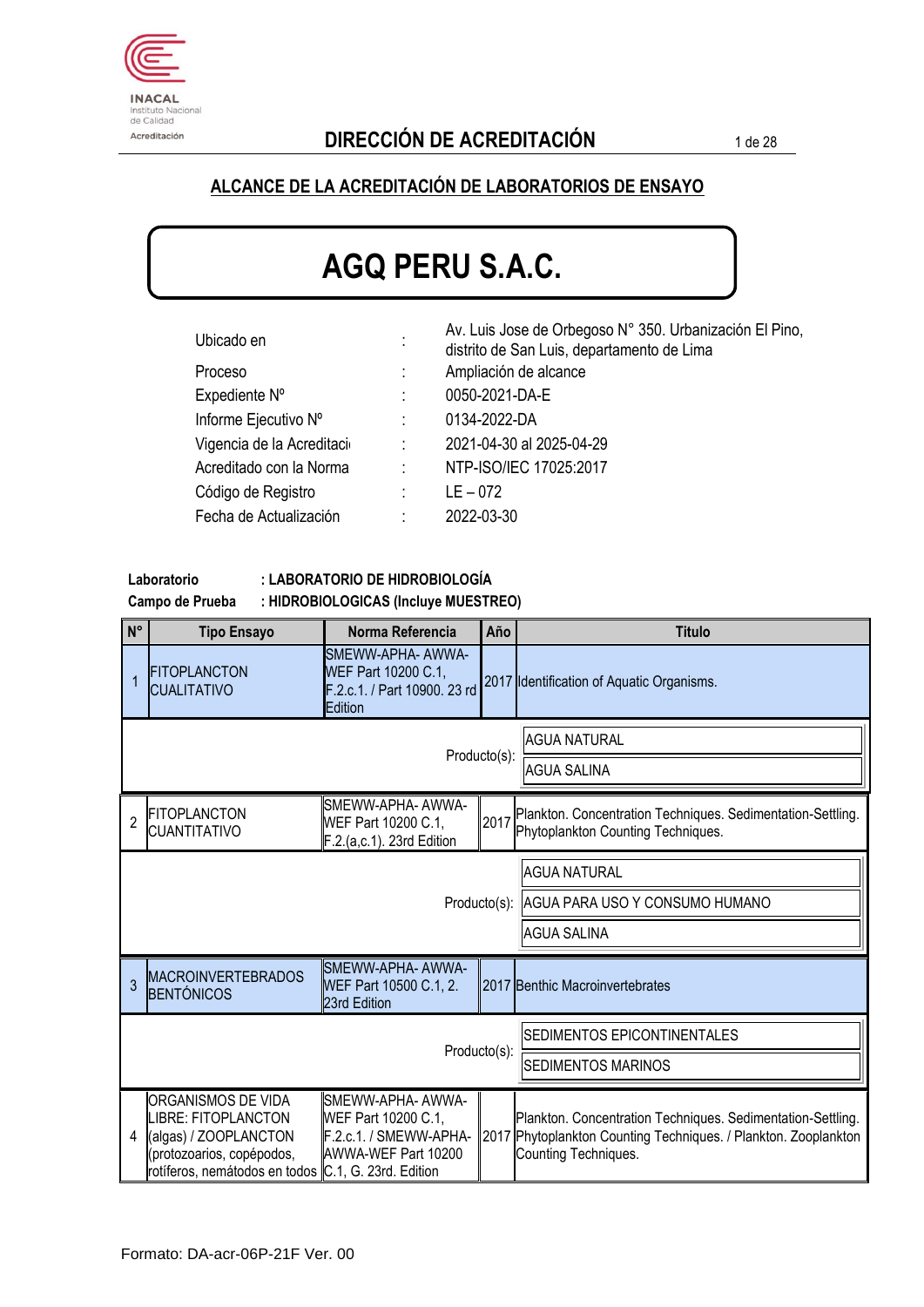

# Acreditación **DIRECCIÓN DE ACREDITACIÓN** 2 de 28

## **ALCANCE DE LA ACREDITACIÓN DE LABORATORIOS DE ENSAYO**

|                | sus estados evolutivos)                   |                                                                             |                                |                                                                                                 |
|----------------|-------------------------------------------|-----------------------------------------------------------------------------|--------------------------------|-------------------------------------------------------------------------------------------------|
|                | Producto(s):                              |                                                                             |                                | <b>AGUA NATURAL</b>                                                                             |
|                |                                           |                                                                             | AGUA PARA USO Y CONSUMO HUMANO |                                                                                                 |
| 5              | <b>PERIFITON CUANTITATIVO</b>             | SMEWW-APHA- AWWA-<br>WEF Part 10300 C.1, 2.<br>23rd Edition                 |                                | 2017 Periphyton.Sample Analysis                                                                 |
|                |                                           |                                                                             |                                | Producto(s): AGUA NATURAL                                                                       |
| 6              | <b>ZOOPLANCTON</b><br><b>CUALITATIVO</b>  | SMEWW-APHA- AWWA-<br>WEF Part 10200 C.1, G. /<br>Part 10900. 23 rd. Edition |                                | 2017 Identification of Aquatic Organisms.                                                       |
|                |                                           |                                                                             |                                | <b>AGUA NATURAL</b>                                                                             |
| Producto(s):   |                                           |                                                                             | <b>AGUA SALINA</b>             |                                                                                                 |
| $\overline{7}$ | <b>ZOOPLANCTON</b><br><b>CUANTITATIVO</b> | SMEWW-APHA- AWWA-<br>WEF Part 10200 C.1, G.<br>23rd Edition                 | 2017                           | Plankton. Concentration Techniques. Sedimentation-Settling.<br>Zooplankton Counting Techniques. |
|                |                                           |                                                                             |                                | <b>AGUA NATURAL</b>                                                                             |
|                |                                           |                                                                             |                                | Producto(s): AGUA PARA USO Y CONSUMO HUMANO                                                     |
|                |                                           |                                                                             |                                | <b>AGUA SALINA</b>                                                                              |

#### **Laboratorio : LABORATORIO DE MINERÍA**

#### **Campo de Prueba : FISICOQUIMICA - QUÍMICA INSTRUMENTAL (Incluye MUESTREO)**

| $N^{\circ}$                                                                                         | <b>Tipo Ensayo</b>      | Norma Referencia                                                                                        | Año  | <b>Titulo</b>                                                                                                                                                 |  |
|-----------------------------------------------------------------------------------------------------|-------------------------|---------------------------------------------------------------------------------------------------------|------|---------------------------------------------------------------------------------------------------------------------------------------------------------------|--|
| 8                                                                                                   | <b>BARIO EXTRAIBLE</b>  | <b>ALBERTA</b><br>ENVIRONMENT, pág.33<br>lítem 6.2.2:2009 /EPA<br>Method 6010D (Validado<br>Modificado) | 2020 | SOIL REMEDIATION GUIDELINES FOR BARITE:<br>ENVIRONMENTAL HEALTH AND HUMAN HEALTH /<br>INDUCTIVELY COUPLED PLASMA-OPTICAL EMISSION<br>SPECTROMETRY.            |  |
| <b>ODOS</b>                                                                                         |                         |                                                                                                         |      |                                                                                                                                                               |  |
|                                                                                                     | Producto(s): SEDIMENTOS |                                                                                                         |      |                                                                                                                                                               |  |
| <b>SUELOS</b>                                                                                       |                         |                                                                                                         |      |                                                                                                                                                               |  |
| <b>ASTM D4503-08 / EPA</b><br><b>BARIO TOTAL REAL</b><br>Method 6010D (Validado<br>9<br>Modificado) |                         |                                                                                                         |      | Standard Practice for Dissolution of Solid Waste by Lithium<br>2020 Metaborate Fusion / Inductively Coupled Plasma - Optical<br><b>Emission Spectrometry.</b> |  |
|                                                                                                     |                         |                                                                                                         |      | LODOS                                                                                                                                                         |  |
|                                                                                                     | Producto(s):            |                                                                                                         |      | <b>SEDIMENTOS</b>                                                                                                                                             |  |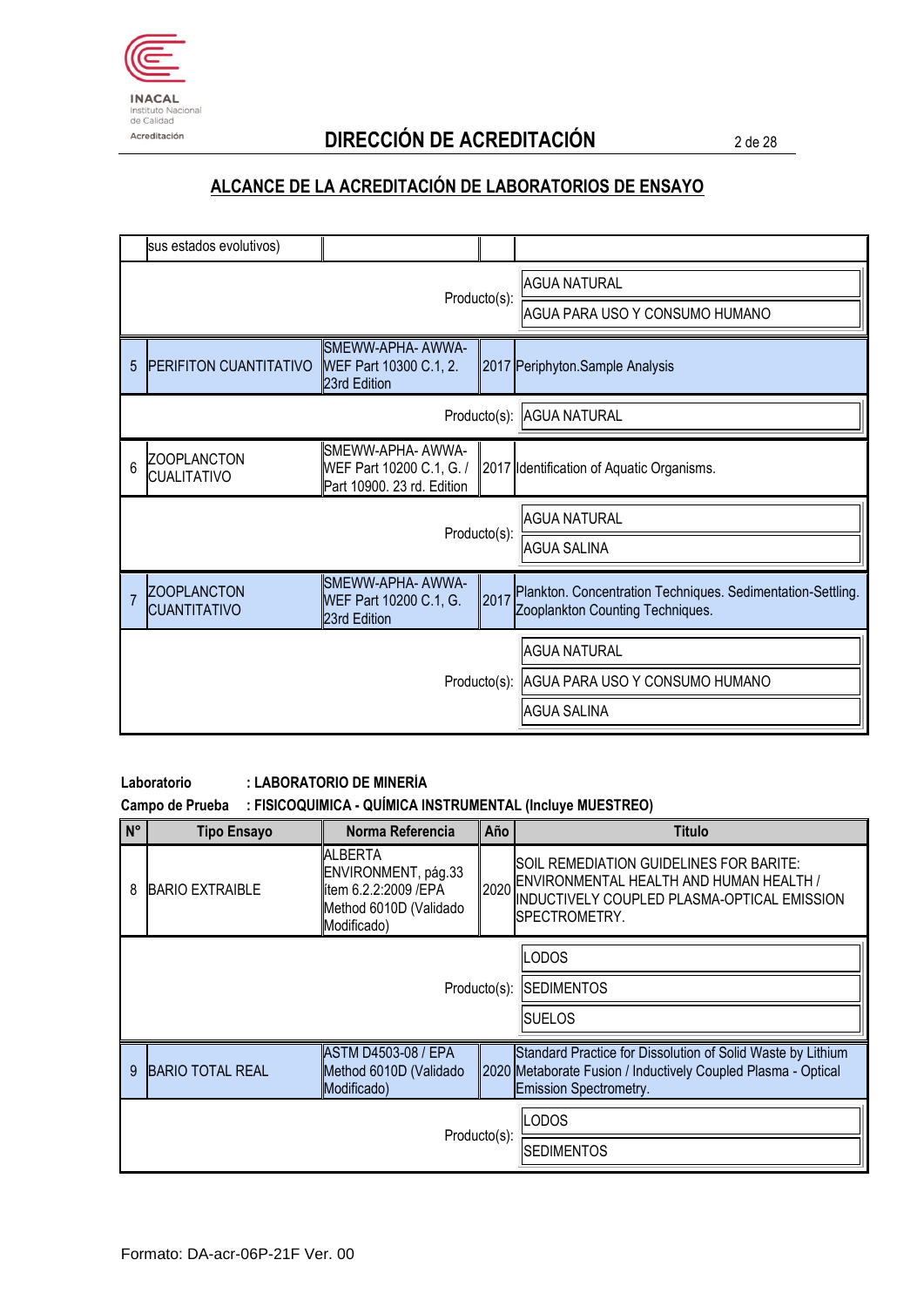

# Acreditación **DIRECCIÓN DE ACREDITACIÓN** 3 de 28

**SUELOS** 

#### **Laboratorio : LABORATORIO INORGANICO**

**Campo de Prueba : QUÍMICA (MÉTODOS DE CAMPO)**

| N° | <b>Tipo Ensayo</b>                                        | Norma Referencia                                                                     | Año                  | <b>Titulo</b>                                                                                                |
|----|-----------------------------------------------------------|--------------------------------------------------------------------------------------|----------------------|--------------------------------------------------------------------------------------------------------------|
| 10 | <b>CAUDAL</b><br>(CORRENTOMETRO)                          | UNE-EN ISO 748:2009                                                                  | 2009                 | Hidrometría. Medida de caudal de líquidos en canales<br>abiertos utilizando medidores de caudal o flotadores |
|    |                                                           |                                                                                      | <b>AGUA NATURAL</b>  |                                                                                                              |
|    |                                                           | Producto(s):                                                                         | <b>AGUA RESIDUAL</b> |                                                                                                              |
|    | 11 CAUDAL (FLOTADOR)                                      | UNE-EN ISO 748:2009                                                                  | 2009                 | Hidrometría. Medida de caudal de líquidos en canales<br>abiertos utilizando medidores de caudal o flotadores |
|    |                                                           |                                                                                      | Producto(s):         | <b>AGUA NATURAL</b>                                                                                          |
|    |                                                           |                                                                                      |                      | <b>AGUA RESIDUAL</b>                                                                                         |
|    | 12 CAUDAL VOLUMÉTRICO                                     | PPI-207 (VALIDADO)                                                                   |                      | 2020 Determinación de Caudal                                                                                 |
|    |                                                           |                                                                                      |                      | <b>AGUA NATURAL</b>                                                                                          |
|    |                                                           |                                                                                      | Producto(s):         | <b>AGUA RESIDUAL</b>                                                                                         |
| 13 | CLORO RESIDUAL LIBRE (In WEF. Part 4500-CI G. 23<br>situ) | SMEWW-APHA- AWWA-<br>rd Edition. (VALIDADO<br><b>MODIFICADO)</b>                     |                      | 2020 Chlorine (Residual). DPD Colorimetric Method.                                                           |
|    |                                                           |                                                                                      |                      | <b>AGUA DE PROCESO</b>                                                                                       |
|    | Producto(s):                                              |                                                                                      |                      | <b>AGUA NATURAL</b>                                                                                          |
|    |                                                           |                                                                                      |                      | AGUA PARA USO Y CONSUMO HUMANO                                                                               |
|    |                                                           |                                                                                      |                      | <b>AGUA RESIDUAL</b>                                                                                         |
|    | 14 CLORO TOTAL (In situ)                                  | SMEWW-APHA- AWWA-<br>WEF. Part 4500-Cl G. 23<br>rd Edition. (VALIDADO<br>MODIFICADO) |                      | 2020 Chlorine (Residual). DPD Colorimetric Method.                                                           |
|    |                                                           |                                                                                      |                      | <b>AGUA DE PROCESO</b>                                                                                       |
|    |                                                           |                                                                                      |                      | <b>AGUA NATURAL</b>                                                                                          |
|    |                                                           |                                                                                      | Producto(s):         | AGUA PARA USO Y CONSUMO HUMANO                                                                               |
|    |                                                           |                                                                                      |                      | <b>AGUA RESIDUAL</b>                                                                                         |
| 15 | CONDUCTIVIDAD<br>ELÉCTRICA (In situ)                      | SMEWW-APHA- AWWA-<br>WEF. Part 2510 B, 23rd                                          |                      | 2017 Conductivity. Laboratory Method                                                                         |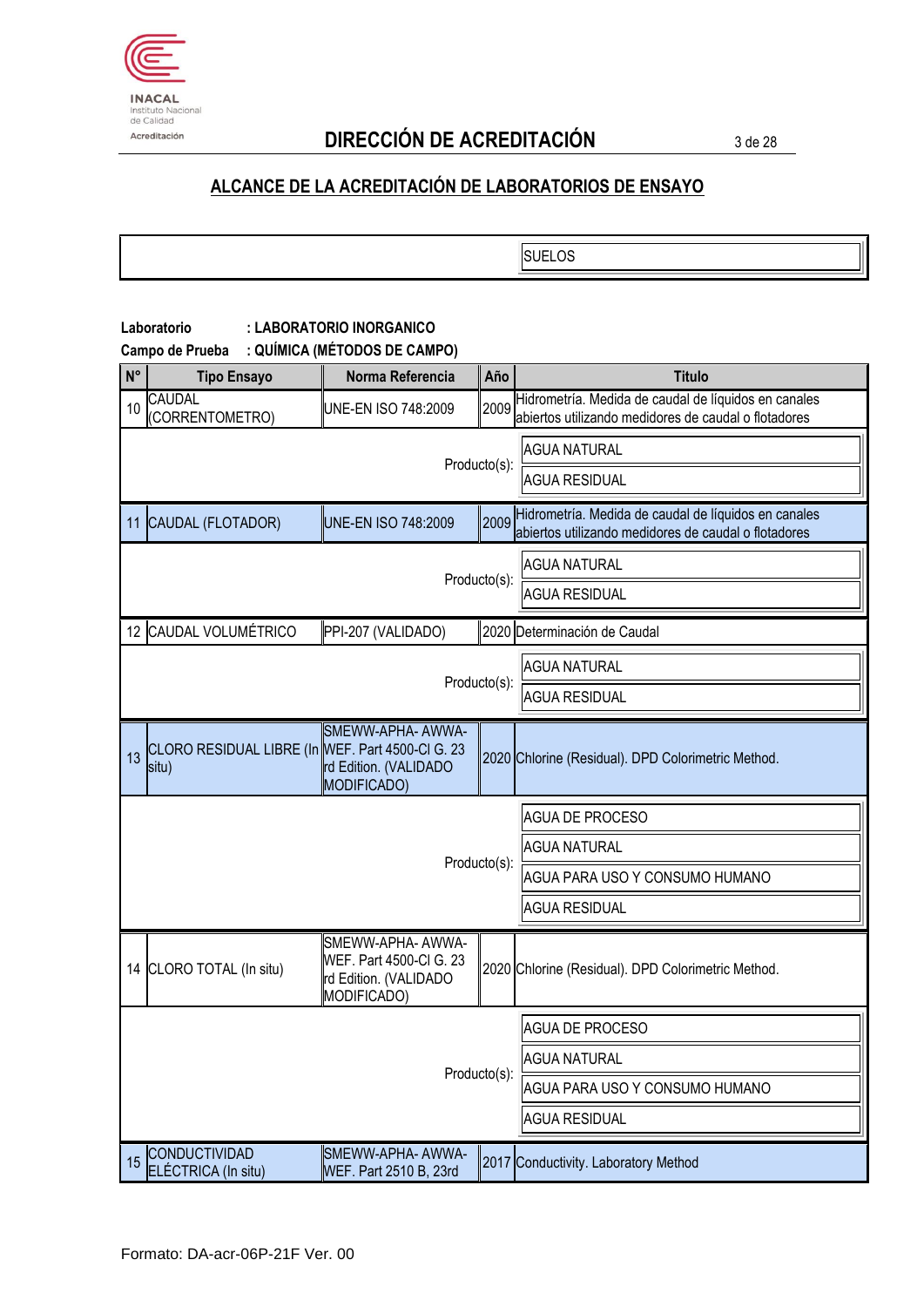

# Acreditación **DIRECCIÓN DE ACREDITACIÓN** 4 de 28

|    |                                                                      | Edition                                                     |                                |                                                                                                                                                                                                                                                                         |
|----|----------------------------------------------------------------------|-------------------------------------------------------------|--------------------------------|-------------------------------------------------------------------------------------------------------------------------------------------------------------------------------------------------------------------------------------------------------------------------|
|    |                                                                      |                                                             |                                | <b>AGUA DE MAR</b>                                                                                                                                                                                                                                                      |
|    |                                                                      |                                                             |                                | <b>AGUA DE PROCESO</b>                                                                                                                                                                                                                                                  |
|    |                                                                      |                                                             | Producto(s): AGUA NATURAL      |                                                                                                                                                                                                                                                                         |
|    |                                                                      |                                                             | AGUA PARA USO Y CONSUMO HUMANO |                                                                                                                                                                                                                                                                         |
|    |                                                                      |                                                             |                                | <b>AGUA RESIDUAL</b>                                                                                                                                                                                                                                                    |
|    | DIÓXIDO DE NITRÓGENO,<br>16 OXIDO NITRICO, OXIDOS<br><b>NITROSOS</b> | <b>CTM 022</b>                                              |                                | Determination of Nitric Oxide, Nitrogen Dioxide and NOx<br>1995 Emissions from Stationary Combustion Sources by<br>Electrochemical Analyzer                                                                                                                             |
|    |                                                                      |                                                             |                                | Producto(s): EMISIONES GASEOSAS                                                                                                                                                                                                                                         |
| 17 | MONÓXIDO DE CARBONO,<br><b>OXIGENO</b>                               | CTM 030. Rev.07                                             |                                | Determination of Nitrogen Oxides, Carbon Monoxide, and<br>1997 Oxygen Emissions from Natural Gas-Fired Engines, Boilers<br>and Process Heaters Using Portable Analyzers                                                                                                 |
|    |                                                                      |                                                             | Producto(s):                   | <b>EMISIONES GASEOSAS</b>                                                                                                                                                                                                                                               |
|    |                                                                      | SMEWW-APHA- AWWA-<br>Edition                                |                                | 18 OXÍGENO DISUELTO (In situ) WEF. Part 4500 O H. 23 rd 2017 Oxygen (Dissolved). Optical-Probe Method.                                                                                                                                                                  |
|    |                                                                      |                                                             |                                | <b>AGUA DE MAR</b>                                                                                                                                                                                                                                                      |
|    |                                                                      |                                                             |                                | <b>AGUA DE PROCESO</b>                                                                                                                                                                                                                                                  |
|    |                                                                      |                                                             |                                | Producto(s): AGUA NATURAL                                                                                                                                                                                                                                               |
|    |                                                                      |                                                             |                                | AGUA PARA USO Y CONSUMO HUMANO                                                                                                                                                                                                                                          |
|    |                                                                      |                                                             |                                | <b>AGUA RESIDUAL</b>                                                                                                                                                                                                                                                    |
|    | 19 $pH$ (In situ)                                                    | SMEWW-APHA- AWWA-<br>WEF. Part 4500 H + B. 23<br>rd Edition |                                | 2017 .pH Value. Electrometric Method.                                                                                                                                                                                                                                   |
|    |                                                                      |                                                             |                                | AGUA DE MAR                                                                                                                                                                                                                                                             |
|    |                                                                      |                                                             |                                | <b>AGUA DE PROCESO</b>                                                                                                                                                                                                                                                  |
|    |                                                                      | Producto(s):                                                | <b>AGUA NATURAL</b>            |                                                                                                                                                                                                                                                                         |
|    |                                                                      |                                                             |                                | AGUA PARA USO Y CONSUMO HUMANO                                                                                                                                                                                                                                          |
|    |                                                                      |                                                             | <b>AGUA RESIDUAL</b>           |                                                                                                                                                                                                                                                                         |
|    | 20 RUIDO AMBIENTAL                                                   | NTP-ISO 1996-1:2020 /<br>NTP-ISO 1996-2:2008                |                                | ACÚSTICA. Descripción, Medición y Evaluación del ruido<br>ambiental.Parte 1:Índices Básicos y procedimientos de<br>2020 Evaluación. / ACÚSTICA. Descripción, medición y evaluación<br>del ruido ambiental. Parte 2: Determinación de los niveles de<br>ruido ambiental. |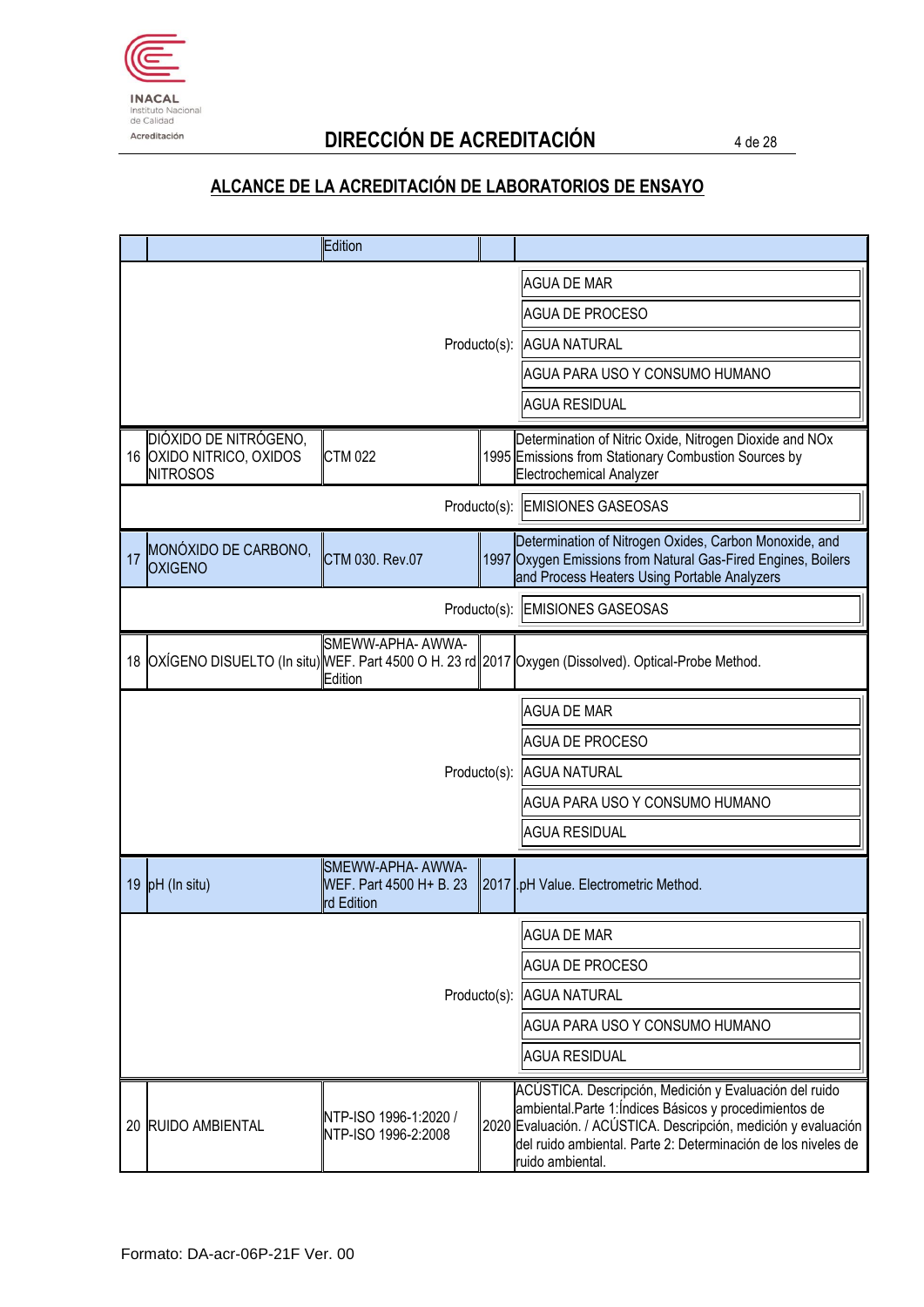

# Acreditación **DIRECCIÓN DE ACREDITACIÓN** 5 de 28

#### **ALCANCE DE LA ACREDITACIÓN DE LABORATORIOS DE ENSAYO**

|                                                                   |                                                          |              | RUIDO AMBIENTAL : PLANTAS INDUSTRIALES                                  |  |
|-------------------------------------------------------------------|----------------------------------------------------------|--------------|-------------------------------------------------------------------------|--|
|                                                                   |                                                          | Producto(s): | RUIDO AMBIENTAL: TRÁFICO AERONAVES                                      |  |
|                                                                   |                                                          |              | RUIDO AMBIENTAL: TRÁFICO DE AUTOMOTORES                                 |  |
|                                                                   |                                                          |              | RUIDO AMBIENTAL: TRÁFICO FERROVIARIO                                    |  |
| TEMPERATURA (In situ)<br>21                                       | SMEWW-APHA- AWWA-<br>WEF. Part 2550 B. 23 rd<br>Edition. |              | 2017 Temperature                                                        |  |
|                                                                   |                                                          |              | <b>AGUA DE MAR</b>                                                      |  |
|                                                                   |                                                          |              | <b>AGUA DE PROCESO</b>                                                  |  |
| Producto(s):                                                      |                                                          |              | <b>AGUA NATURAL</b>                                                     |  |
|                                                                   |                                                          |              | AGUA PARA USO Y CONSUMO HUMANO                                          |  |
|                                                                   |                                                          |              | <b>AGUA RESIDUAL</b>                                                    |  |
| 22 TURBIDEZ (In situ)                                             | SMEWW-APHA- AWWA-<br>WEF Part 2130 B, 23rd<br>Edition.   |              | 2017 Turbidity.Nephelometric Method                                     |  |
|                                                                   |                                                          |              | <b>AGUA DE MAR</b>                                                      |  |
|                                                                   |                                                          |              | <b>AGUA DE PROCESO</b>                                                  |  |
|                                                                   |                                                          | Producto(s): | <b>AGUA NATURAL</b>                                                     |  |
|                                                                   |                                                          |              | AGUA PARA USO Y CONSUMO HUMANO                                          |  |
|                                                                   |                                                          |              | <b>AGUA RESIDUAL</b>                                                    |  |
| <b>VELOCIDAD Y FLUJO</b><br>23 VOLUMÉTRICO EN<br><b>EMISIONES</b> | NTP 900.002/EPA<br>METHOD <sub>2c</sub>                  | 2002         | Determinación de velocidad de gases de chimenea y flujo<br>volumetrico. |  |
| Producto(s): EMISIONES GASEOSAS                                   |                                                          |              |                                                                         |  |

#### **Laboratorio : LABORATORIO INORGÁNICO MA**

**Campo de Prueba : FISICOQUIMICA - QUÍMICA INSTRUMENTAL (Incluye MUESTREO)**

| $\overline{N}$ | <b>Tipo Ensayo</b>  | Norma Referencia      | Año | <b>Titulo</b>                                                                                                                                                  |
|----------------|---------------------|-----------------------|-----|----------------------------------------------------------------------------------------------------------------------------------------------------------------|
|                | 24 ACEITES Y GRASAS | ASTM D7066 - 04(2017) |     | Standard Test Method for dimer/trimer of<br>2017 chlorotrifluoroethylene (S-316) Recoverable Oil and Grease<br>and Nonpolar Material by Infrared Determination |
|                | Producto(s):        |                       |     | AGUA DE MAR                                                                                                                                                    |
|                |                     |                       |     | AGUA DE PROCESO                                                                                                                                                |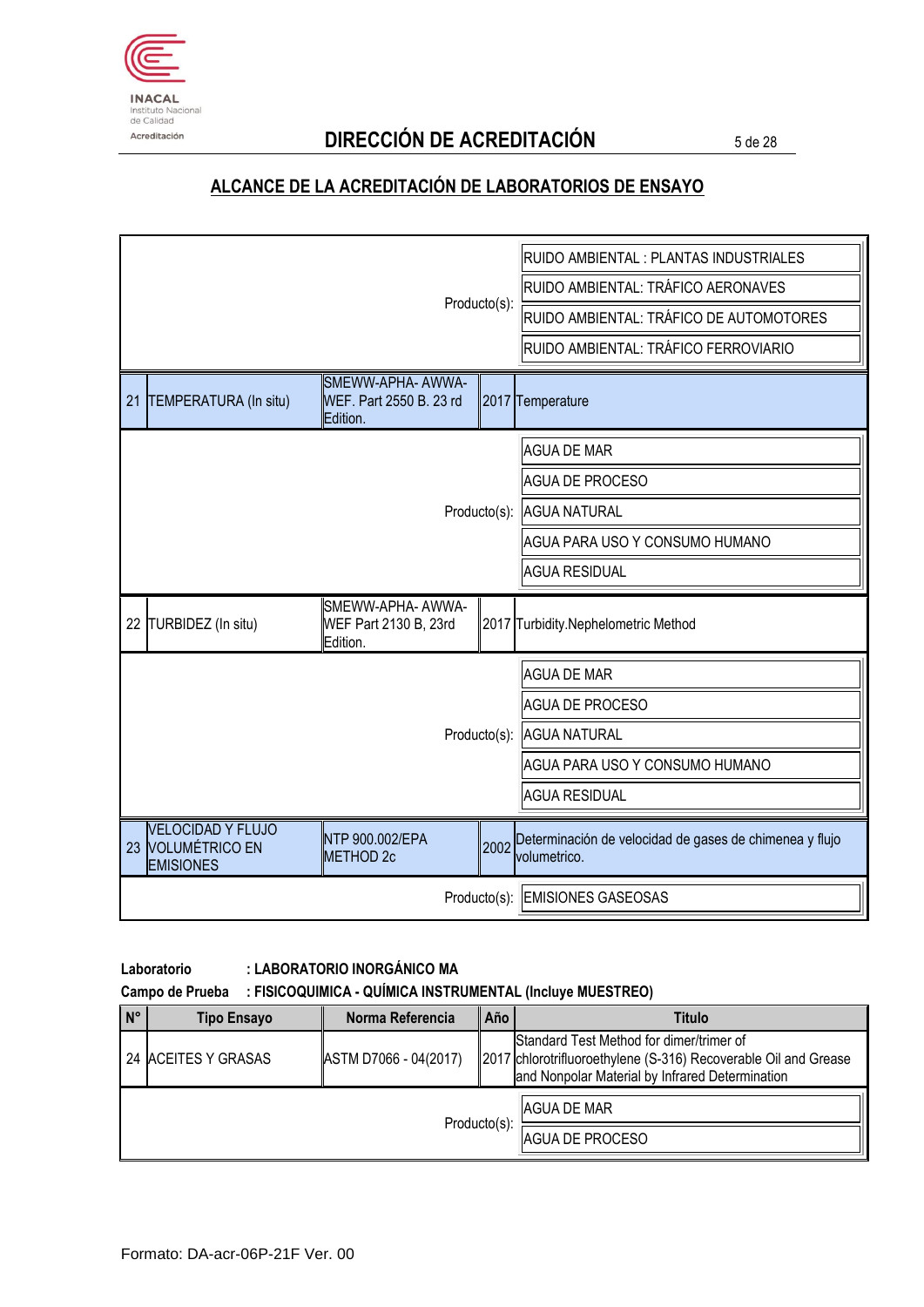

# Acreditación **DIRECCIÓN DE ACREDITACIÓN** 6 de 28

|                                                                                                                     |                                                           |              | <b>AGUA NATURAL</b>                                                               |
|---------------------------------------------------------------------------------------------------------------------|-----------------------------------------------------------|--------------|-----------------------------------------------------------------------------------|
|                                                                                                                     |                                                           |              | AGUA PARA USO Y CONSUMO HUMANO                                                    |
|                                                                                                                     |                                                           |              | <b>AGUA RESIDUAL</b>                                                              |
| 25 AMONIACO                                                                                                         | SMEWW APHA-AWWA-<br>WEF.Part 4500 NH3 D.<br>23rd Edition. |              | 2017 Nitrogen. Ammonia-Selective Electrode Method                                 |
|                                                                                                                     |                                                           |              | <b>AGUA DE MAR</b>                                                                |
|                                                                                                                     |                                                           |              | <b>AGUA DE PROCESO</b>                                                            |
|                                                                                                                     |                                                           |              | Producto(s): AGUA NATURAL                                                         |
|                                                                                                                     |                                                           |              | AGUA PARA USO Y CONSUMO HUMANO                                                    |
|                                                                                                                     |                                                           |              | <b>AGUA RESIDUAL</b>                                                              |
| ANIONES (Bromuro, Cloruro,<br>26 Fluoruro, Fosfato, Nitrato,<br>Nitrito, Sulfato)                                   | SMEWW APHA-AWWA-<br>WEF.Part 4110 B. 23 rd.<br>Edition    | 2017         | Ion Chromatography with Chemical Suppression of Eluent<br>Conductivity            |
|                                                                                                                     |                                                           |              | <b>AGUA DE PROCESO</b>                                                            |
|                                                                                                                     |                                                           |              | <b>AGUA NATURAL</b>                                                               |
|                                                                                                                     |                                                           | Producto(s): | AGUA PARA USO Y CONSUMO HUMANO                                                    |
|                                                                                                                     |                                                           |              | <b>AGUA RESIDUAL</b>                                                              |
| 27 ANIONES (Clorito, Clorato)                                                                                       | SMEWW APHA-AWWA-<br>WEF.Part4110 D. 23 rd.<br>Edition.    | 2017         | Ion Chromatographic Determination of Oxyhalides and<br><b>Bromide</b>             |
|                                                                                                                     |                                                           |              | <b>AGUA NATURAL</b>                                                               |
|                                                                                                                     |                                                           | Producto(s): | AGUA PARA USO Y CONSUMO HUMANO                                                    |
| ANIONES INORGANICOS<br>28 (Bromuro, Clorito, Clorato,<br>Cloruro, Fluoruro, Fosfato,<br>Nitrito, Nitrato y Sulfato) | EPA METHOD 300.1.<br>1997. Rev 01                         |              | 2021 Determinacion of inorganic anions in drinking water by lon<br>Chromatography |
|                                                                                                                     |                                                           |              | <b>AGUA NATURAL</b>                                                               |
|                                                                                                                     |                                                           | Producto(s): | AGUA PARA USO Y CONSUMO HUMANO                                                    |
|                                                                                                                     |                                                           |              | <b>AGUA PURIFICADA</b>                                                            |
| <b>CIANURO LIBRE</b><br>29                                                                                          | UNE-EN ISO 14403-2:<br>2013                               | 2013         | Determinación de Cianuro Libre y Cianuro Total por análisis<br>en flujo contínuo. |
|                                                                                                                     |                                                           | Producto(s): | <b>AGUA DE PROCESO</b>                                                            |
|                                                                                                                     |                                                           |              | <b>AGUA NATURAL</b>                                                               |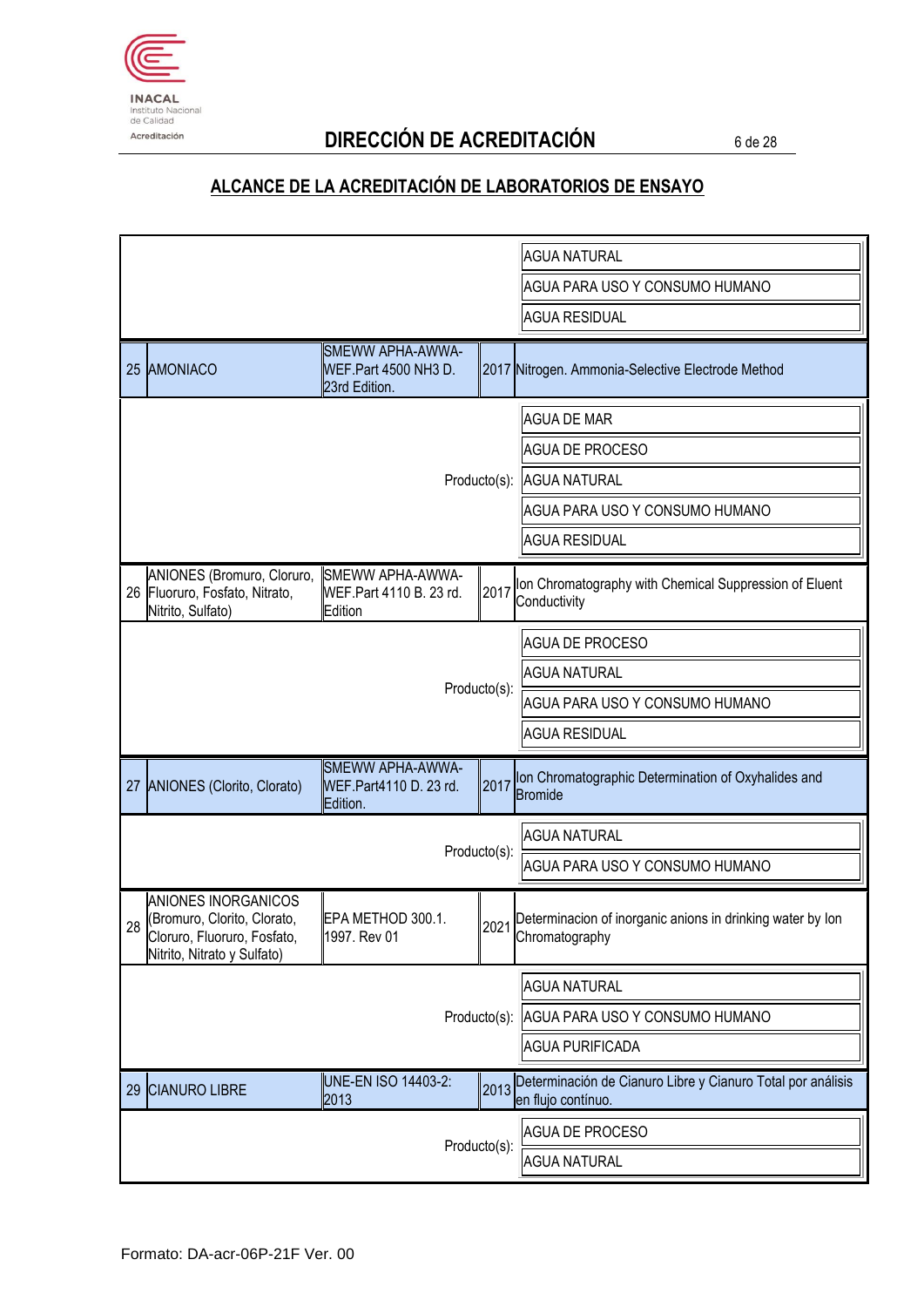

# Acreditación **DIRECCIÓN DE ACREDITACIÓN** 7 de 28

|                                                                                              |                                                                         |              | AGUA PARA USO Y CONSUMO HUMANO                                                                                                             |
|----------------------------------------------------------------------------------------------|-------------------------------------------------------------------------|--------------|--------------------------------------------------------------------------------------------------------------------------------------------|
|                                                                                              |                                                                         |              | <b>AGUA RESIDUAL</b>                                                                                                                       |
| 30 CIANURO TOTAL                                                                             | UNE-EN ISO 14403-2:<br>2013                                             | 2013         | Determinación de Cianuro Libre y Cianuro Total por análisis<br>en flujo contínuo.                                                          |
|                                                                                              |                                                                         |              | <b>AGUA DE PROCESO</b>                                                                                                                     |
|                                                                                              |                                                                         |              | <b>AGUA NATURAL</b>                                                                                                                        |
|                                                                                              |                                                                         | Producto(s): | AGUA PARA USO Y CONSUMO HUMANO                                                                                                             |
|                                                                                              |                                                                         |              | <b>AGUA RESIDUAL</b>                                                                                                                       |
| 31 CIANURO WAD                                                                               | ASTM D4374-06. 2006                                                     |              | Standard Test Methods for Cyanides in Water-Automated<br>2006 Methods for Total Cyanide, Weak Acid Dissociable Cyanide,<br>and Thiocyanate |
|                                                                                              |                                                                         |              | <b>AGUA DE PROCESO</b>                                                                                                                     |
|                                                                                              |                                                                         |              | <b>AGUA NATURAL</b>                                                                                                                        |
|                                                                                              |                                                                         | Producto(s): | AGUA PARA USO Y CONSUMO HUMANO                                                                                                             |
|                                                                                              |                                                                         |              | <b>AGUA RESIDUAL</b>                                                                                                                       |
| 32 CORROSIVIDAD pH                                                                           |                                                                         |              | EPA Method 9040C. Rev.3 2004 pH electrometric measurement                                                                                  |
|                                                                                              |                                                                         |              | <b>LODO</b>                                                                                                                                |
|                                                                                              |                                                                         |              | Producto(s): RESIDUOS LÍQUIDOS                                                                                                             |
|                                                                                              |                                                                         |              | <b>RESIDUOS SÓLIDOS</b>                                                                                                                    |
| 33 CORROSIVIDAD pH                                                                           | EPA Method 9045D. Rev.4 2004 Soil and Waste pH.                         |              |                                                                                                                                            |
|                                                                                              |                                                                         |              | LODO                                                                                                                                       |
|                                                                                              |                                                                         |              | Producto(s): RESIDUOS SÓLIDOS                                                                                                              |
|                                                                                              |                                                                         |              | <b>SUELO</b>                                                                                                                               |
| DETERMINACIÓN DE PESO: EPA Region 4 Particulate<br>34 FILTROS PM 10 (BAJO<br><b>VOLUMEN)</b> | Matter (PM) Gravimetric<br>Analysis.                                    | 2008         | Standard Operating Procedure for Particulate Matter (PM)<br>Gravimetric Analysis                                                           |
|                                                                                              |                                                                         | Producto(s): | FILTRO PM10 BAJO VOLUMEN                                                                                                                   |
| DETERMINACIÓN DE PESO.<br>35 FILTROS PM2.5 (BAJO<br><b>VOLUMEN).</b>                         | <b>EPA Region 4 Particulate</b><br>Matter (PM) Gravimetric<br>Analysis. | 2008         | Standard Operating Procedure for Particulate Matter (PM)<br><b>Gravimetric Analysis</b>                                                    |
|                                                                                              |                                                                         | Producto(s): | FILTROS PM2.5 BAJO VOLUMEN                                                                                                                 |
| 36 DETERMINACIÓN DE PESO: EPA CFR 40 Part 50                                                 |                                                                         |              | 2020 Reference Method for the Determination of Suspended                                                                                   |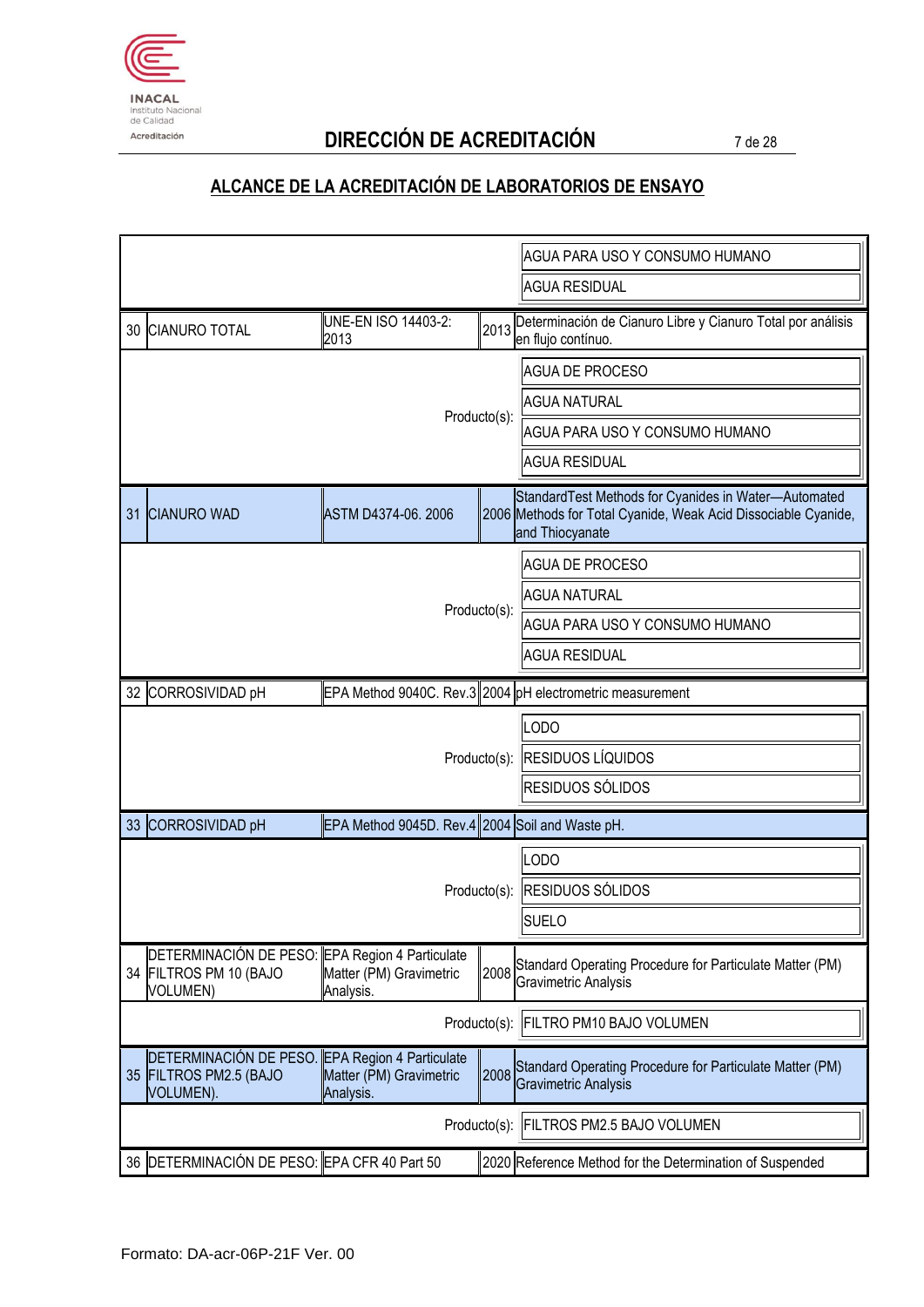

Acreditación **DIRECCIÓN DE ACREDITACIÓN** 8 de 28

|    | Filtros PTS de Alto Volumen                                                                                                                                                                                                                                                                                                                                   | Appendix B (Validado)                                   |              | Particulate Matter in the Atmosphere (High-Volume Method)                                                                                                            |
|----|---------------------------------------------------------------------------------------------------------------------------------------------------------------------------------------------------------------------------------------------------------------------------------------------------------------------------------------------------------------|---------------------------------------------------------|--------------|----------------------------------------------------------------------------------------------------------------------------------------------------------------------|
|    |                                                                                                                                                                                                                                                                                                                                                               |                                                         |              | Producto(s): FILTRO PTS ALTO VOLUMEN                                                                                                                                 |
| 37 | <b>DIOXIDO DE AZUFRE (SO2) EPA-6C</b>                                                                                                                                                                                                                                                                                                                         |                                                         | 2017         | Determination of Sulfur Dioxide Emissions from<br><b>Stationary Sources (Instrumental Analyzer Procedure)</b>                                                        |
|    |                                                                                                                                                                                                                                                                                                                                                               | Producto(s):                                            |              | <b>EMISIONES GASEOSAS</b>                                                                                                                                            |
|    | 38 INFLAMABILIDAD                                                                                                                                                                                                                                                                                                                                             | EPA Method 1030. Rev.1                                  |              | 2014 Ignitability of Solids                                                                                                                                          |
|    |                                                                                                                                                                                                                                                                                                                                                               |                                                         | Producto(s): | <b>LODO</b><br>RESIDUOS SÓLIDOS                                                                                                                                      |
|    | <b>39 MATERIAL PARTICULADO</b>                                                                                                                                                                                                                                                                                                                                | NTP 900.005: 2021                                       |              | <b>MONITOREO DE EMISIONES ATMOSFÉRICAS.</b><br>2021 Determinación de emisiones de material particulado en<br>fuentes estacionarias                                   |
|    |                                                                                                                                                                                                                                                                                                                                                               |                                                         |              | <b>Producto(s): EMISIONES GASEOSAS</b>                                                                                                                               |
| 40 | MATERIAL PARTICULADO -<br>PM 2.5 (BAJO VOLUMEN)                                                                                                                                                                                                                                                                                                               | NTP 900.069                                             |              | MONITOREO DE CALIDAD AMBIENTAL.Calidad del Aire.<br>2017 Método de Referencia para la determinación de material<br>particulado fino como PM2.5 en la atmósfera.      |
|    |                                                                                                                                                                                                                                                                                                                                                               |                                                         | Producto(s): | <b>AIRE</b>                                                                                                                                                          |
| 41 | <b>MATERIAL PARTICULADO -</b><br>PM10 (BAJO VOLUMEN)                                                                                                                                                                                                                                                                                                          | NTP 900.030                                             |              | MONITOREO DE CALIDAD AMBIENTAL. Calidad de aire.<br>2018 Método de referencia para la determinación de material<br>particulado respirable como PM 10 en la atmósfera |
|    |                                                                                                                                                                                                                                                                                                                                                               |                                                         |              | Producto(s): AIRE                                                                                                                                                    |
|    | METALES (Arsénico, Bario,<br>42 Cadmio, Cromo, Mercurio,<br>Plata, Plomo, Selenio)                                                                                                                                                                                                                                                                            | EPA METHOD 1311.<br>Rev.2/ EPA METHOD<br>6020B. Rev.2   |              | Toxicity characteristic Leaching Procedure / Acid Digestion of<br>2014 sediments, sludges and soils / Inductively Coupled Plasma-<br>Mass Spectrometry.              |
|    |                                                                                                                                                                                                                                                                                                                                                               |                                                         |              | OD <sub>O</sub>                                                                                                                                                      |
|    |                                                                                                                                                                                                                                                                                                                                                               |                                                         |              | Producto(s): RESIDUOS LÍQUIDOS                                                                                                                                       |
|    |                                                                                                                                                                                                                                                                                                                                                               |                                                         |              | RESIDUOS SÓLIDOS                                                                                                                                                     |
| 43 | <b>METALES</b><br>TOTALES: (Aluminio Total,<br>Antimonio Total, Arsénico<br>Total, Bario Total, Berilio<br>Total, Bismuto Total, Boro<br>Total, Cadmio Total, Calcio<br>Total, Cerio Total, Cobalto<br>Total, Cobre Total, Cromo<br>Total, Estaño Total, Estroncio<br>Total, Fósforo Total, Hierro<br>Total, Litio Total, Magnesio<br>Total, Manganeso Total, | EPA METHOD 3050 B<br>Rev2 / EPA METHOD<br>6020 B. Rev.2 |              | 2014 Acid Digestion of sediments, sludges and soils / Inductively<br>Coupled Plasma- Mass Spectrometry.                                                              |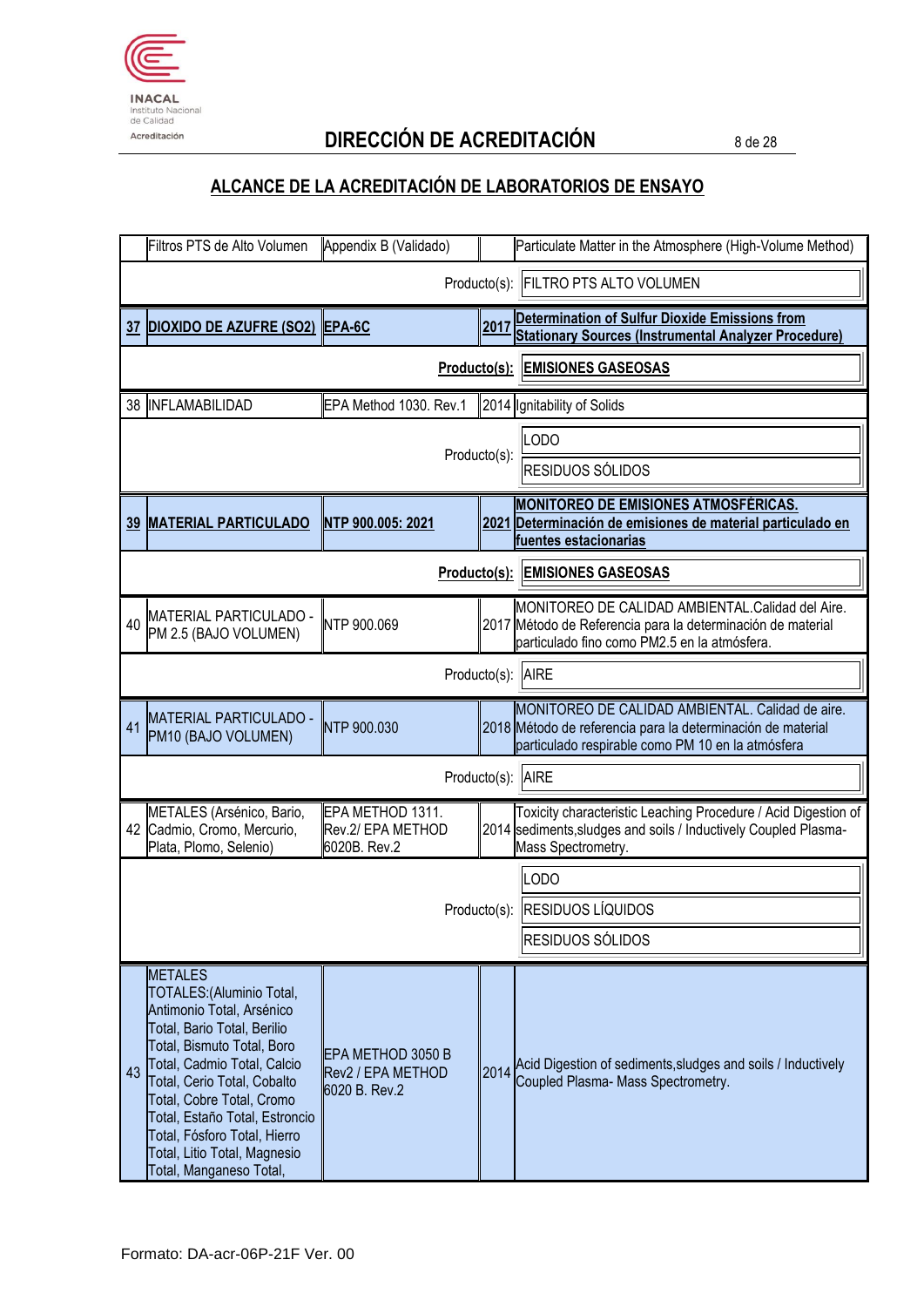

# Acreditación **DIRECCIÓN DE ACREDITACIÓN** 9 de 28

## **ALCANCE DE LA ACREDITACIÓN DE LABORATORIOS DE ENSAYO**

|              | Mercurio Total, Molibdeno<br>Total, Níquel Total, Plata<br>Total, Plomo Total, Potasio<br>Total, Selenio Total, Sodio<br>Total, Talio Total, Titanio<br>Total, Torio Total, Uranio<br>Total, Vanadio Total, |                                      |                                          |                                                                                                                                                                                             |  |
|--------------|-------------------------------------------------------------------------------------------------------------------------------------------------------------------------------------------------------------|--------------------------------------|------------------------------------------|---------------------------------------------------------------------------------------------------------------------------------------------------------------------------------------------|--|
|              | <b>Wolframio Total, Zinc Total)</b>                                                                                                                                                                         | Producto(s):                         | LODO<br><b>SEDIMENTO</b><br><b>SUELO</b> |                                                                                                                                                                                             |  |
| <u>44</u>    | <b>MONÓXIDO DE CARBONO</b><br>(CO)                                                                                                                                                                          | <b>EPA-10</b>                        | 2017                                     | Determination of Carbon Monoxide Emissions from<br><b>Stationary Sources (Instrumental Analyzer Procedure)</b>                                                                              |  |
| Producto(s): |                                                                                                                                                                                                             |                                      |                                          | <b>EMISIONES GASEOSAS</b>                                                                                                                                                                   |  |
|              | <b>PARTÍCULAS TOTALES EN</b><br>45 SUSPENSIÓN PTS (Alto<br>volumen)                                                                                                                                         | EPA CFR 40 Part 50<br>Appendix B     | 2015                                     | Reference Method for the Determination of Suspended<br>Particulate Matter in the Atmosphere (High-Volume Method)                                                                            |  |
|              |                                                                                                                                                                                                             |                                      | Producto(s):                             | <b>AIRE</b>                                                                                                                                                                                 |  |
|              | 46 PLOMO                                                                                                                                                                                                    | <b>EPA Generic ICPMS FEM</b><br>202) |                                          | Determination of Lead in PM10 by Inductively Coupled<br>SOP Pb PM10 (EQL-0512-2008 Plasma Mass Spectrometry (ICP-MS) with Hot Block Dilute<br>Acid and Hydrogen Peroxide Filter Extraction. |  |
|              |                                                                                                                                                                                                             |                                      | Producto(s):                             | <b>AIRE</b>                                                                                                                                                                                 |  |
| 47           | <b>REACTIVIDAD CIANURO</b>                                                                                                                                                                                  | EPA Method 9014. Rev. 1              | 2014                                     | Cyanide in waters and extracts using Titrimetric and Manual<br>Spectrophotometric procedures.                                                                                               |  |
|              |                                                                                                                                                                                                             |                                      |                                          | LODO                                                                                                                                                                                        |  |
|              |                                                                                                                                                                                                             |                                      |                                          | Producto(s): RESIDUOS LÍQUIDOS                                                                                                                                                              |  |
|              |                                                                                                                                                                                                             |                                      |                                          | RESIDUOS SÓLIDOS                                                                                                                                                                            |  |
|              | 48 REACTIVIDAD SULFUROS                                                                                                                                                                                     | EPA METHOD 9034. Rev.                | 1996                                     | Titrimetric Procedure for Acid-Soluble and Acid-Insoluble<br>Sulfides.                                                                                                                      |  |
|              |                                                                                                                                                                                                             |                                      |                                          | LODO                                                                                                                                                                                        |  |
|              |                                                                                                                                                                                                             | Producto(s):                         | <b>RESIDUOS LÍQUIDOS</b>                 |                                                                                                                                                                                             |  |
|              |                                                                                                                                                                                                             |                                      |                                          | RESIDUOS SÓLIDOS                                                                                                                                                                            |  |

#### **Laboratorio : LABORATORIO ORGANICO MA**

**Campo de Prueba : QUÍMICA INSTRUMENTAL (Incluye MUESTREO)**

|  | $N^{\circ}$ | -neavr<br><b>Tipc</b> | <b>THE MINE AT L</b><br>Referencia | Año |  |
|--|-------------|-----------------------|------------------------------------|-----|--|
|--|-------------|-----------------------|------------------------------------|-----|--|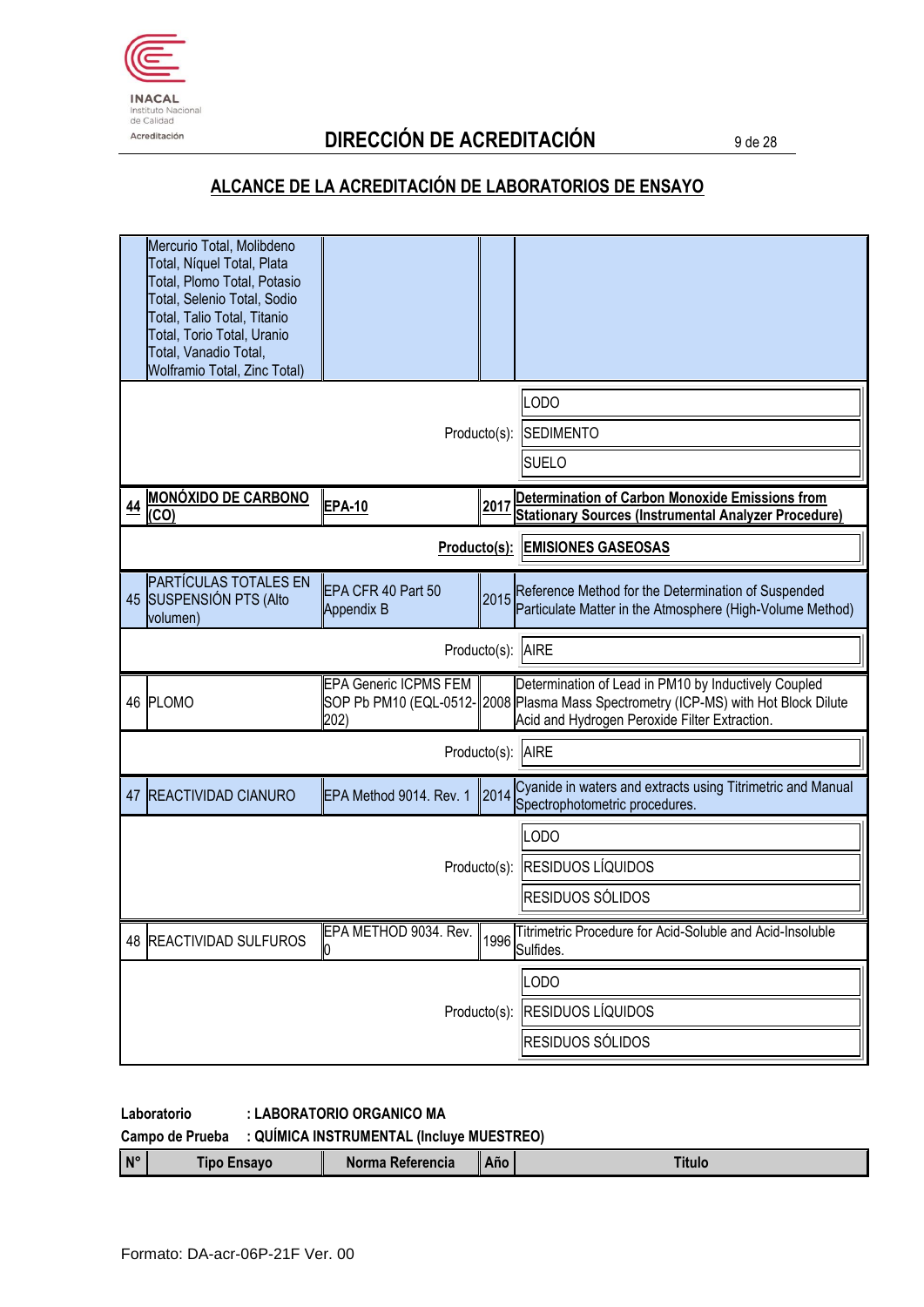

# Acreditación **DIRECCIÓN DE ACREDITACIÓN** 10 de 28

|              | 49 BENCENO                                                                                                                                                                                                                                                                                 | UNE-EN 14662-2          | 2006              | Calidad del aire ambiente. Método normalizado de medida de<br>las concentraciones de benceno. Parte 2: Muestreo por<br>aspiración seguido de desorción por disolvente y<br>cromatografía de gases |
|--------------|--------------------------------------------------------------------------------------------------------------------------------------------------------------------------------------------------------------------------------------------------------------------------------------------|-------------------------|-------------------|---------------------------------------------------------------------------------------------------------------------------------------------------------------------------------------------------|
|              |                                                                                                                                                                                                                                                                                            |                         |                   | Producto(s): AIRE                                                                                                                                                                                 |
|              | BIFENILOS POLICLORADOS<br>(PCBs): (PCB N° 28, PCB N°<br>50 52, PCB N° 101, PCB N° 118, EPA METHOD 8082 A<br>PCB N° 153, PCB N° 138,<br>PCB N° 180, PCB Total)                                                                                                                              |                         |                   | 2007 Polychlorinated Biphenyls (PCBs) by gas chromatography.                                                                                                                                      |
|              |                                                                                                                                                                                                                                                                                            |                         |                   | <b>AGUA DE MAR</b>                                                                                                                                                                                |
|              |                                                                                                                                                                                                                                                                                            |                         | Producto(s):      | <b>AGUA NATURAL</b>                                                                                                                                                                               |
|              |                                                                                                                                                                                                                                                                                            |                         |                   | AGUA PARA USO Y CONSUMO HUMANO                                                                                                                                                                    |
|              |                                                                                                                                                                                                                                                                                            |                         |                   | <b>AGUA RESIDUAL</b>                                                                                                                                                                              |
|              | <b>BIFENILOS POLICLORADOS</b><br>(PCBs): (PCB N° 28, PCB N°<br>51 52, PCB N° 101, PCB N° 118, Rev. 1<br>PCB N° 153, PCB N° 138,<br>PCB N° 180, PCB Total)                                                                                                                                  | EPA METHOD 8082 A.      |                   | 2007 Polychlorinated Biphenyls (PCBs) by gas chromatography.                                                                                                                                      |
|              |                                                                                                                                                                                                                                                                                            |                         |                   | <b>LODOS</b>                                                                                                                                                                                      |
| Producto(s): |                                                                                                                                                                                                                                                                                            |                         | <b>SEDIMENTOS</b> |                                                                                                                                                                                                   |
|              |                                                                                                                                                                                                                                                                                            |                         |                   | <b>SUELOS</b>                                                                                                                                                                                     |
|              | BIFENILOS POLICLORADOS<br>(PCBs): (PCB N° 28, PCB N°<br>52 52, PCB N° 101, PCB N° 118,<br>PCB N° 153, PCB N° 138,<br>PCB N° 180, PCB Total)                                                                                                                                                | EPA Method 8270 E. Rev  |                   | 2018 Semivolatile Organic Compounds by gas chromatography<br>/Mass spectrometry                                                                                                                   |
|              |                                                                                                                                                                                                                                                                                            |                         |                   | <b>LODOS</b>                                                                                                                                                                                      |
|              |                                                                                                                                                                                                                                                                                            |                         |                   | Producto(s): SEDIMENTOS                                                                                                                                                                           |
|              |                                                                                                                                                                                                                                                                                            |                         |                   | <b>SUELOS</b>                                                                                                                                                                                     |
|              | <b>COMPUESTOS ORGÁNICOS</b><br>VOLATILES: Benceno,<br>Bromobenceno,<br>Bromoclorometano,<br>Bromodiclorometano,<br>53 Bromoformo, n-butilbenceno,<br>sec-butilbenceno, terc-<br>butilbenceno, Tetracloruro de<br>carbono, Clorobenceno,<br>Cloroformo, 2-clorotolueno, 4-<br>clorotolueno, | EPA Method 8260 D. Rev. | 2018              | Volatile Organic Compounds by gas chromatography /Mass<br>spectrometry (GC/MS)                                                                                                                    |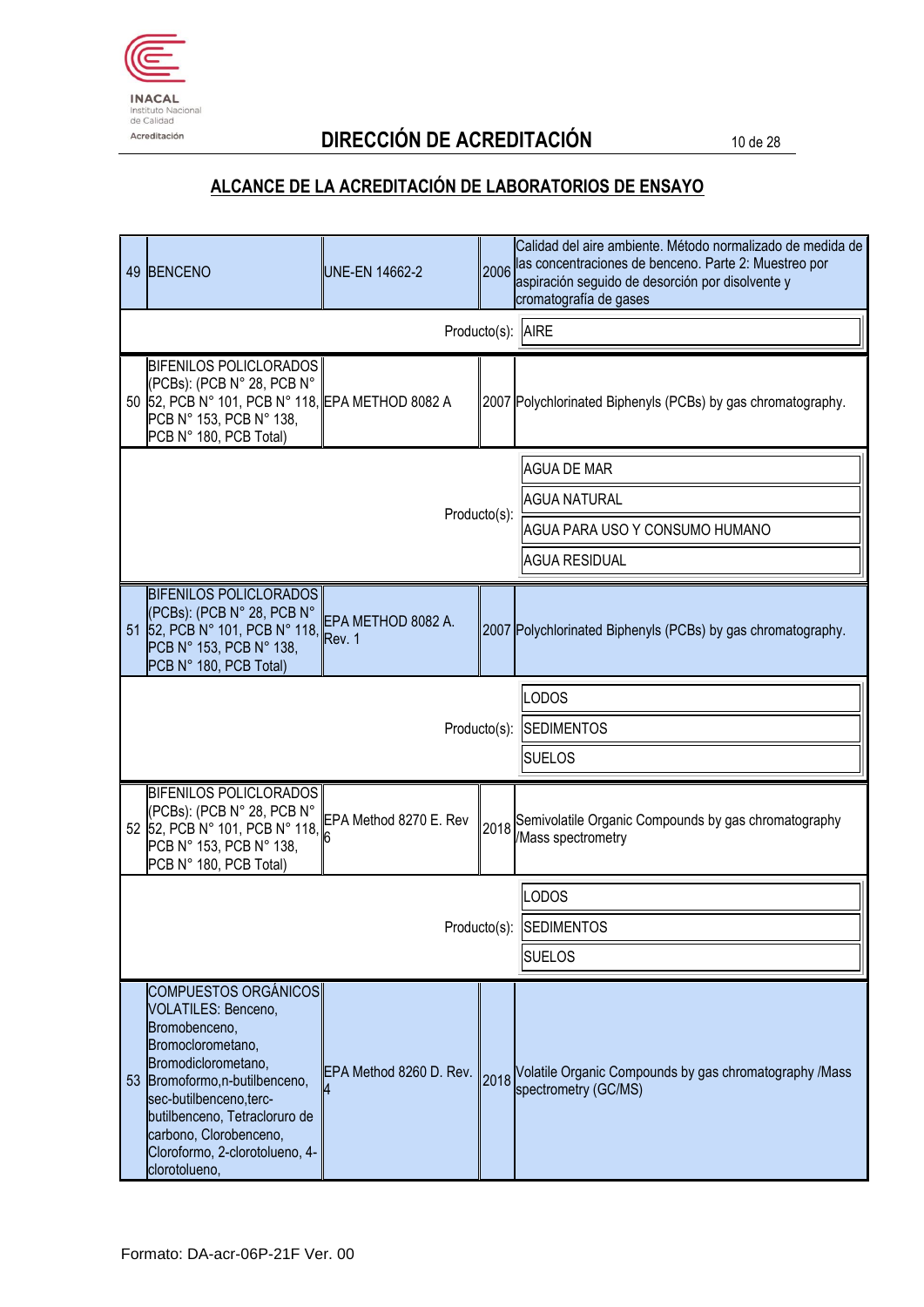

# Acreditación **DIRECCIÓN DE ACREDITACIÓN** 11 de 28

| Dibromoclorometano, 1,2-<br>dibromo-3-cloropropano, 1,2-<br>dibromoetano,<br>Dibromometano, 1,2-<br>diclorobenceno, 1,3-<br>diclorobenceno, 1,4-<br>diclorobenceno, 1,1-<br>dicloroetano, 1,2-dicloroetano,<br>1,1-dicloroeteno, cis-1,2-<br>dicloroeteno, trans-1,2-<br>dicloroeteno, 1,2-<br>dicloropropano, 1,3-<br>dicloropropano, 2,2-<br>dicloropropano, 1,1-<br>dicloropropeno, cis-1,3-<br>dicloropropeno, trans-1,3-<br>dicloropropeno, Etilbenceno,<br>Hexaclorobutadieno,<br>Isopropilbenceno, p-<br>sopropiltolueno Cloruro de<br>metileno, naftaleno, n-<br>propilbenceno, Estireno,<br>1,1,1,2-tetracloroetano,<br>1,1,2,2-tetracloroetano,<br>Tetracloroeteno,<br>Tolueno, 1, 2, 3-triclorobenceno,<br>1,2,4-triclorobenceno, 1,1,1-<br>tricloroetano, 1, 1, 2-<br>tricloroetano, Tricloroeteno,<br>1,2,3-tricloropropano, 1,2,4-<br>trimetilbenceno, 1,3,5-<br>trimetilbenceno, o-xileno, m-<br>xileno, m, p-xileno, p xileno,<br>Xilenos, Trihalometanos,<br>cloruro de vinilo. |                              |      |                                                                                |
|--------------------------------------------------------------------------------------------------------------------------------------------------------------------------------------------------------------------------------------------------------------------------------------------------------------------------------------------------------------------------------------------------------------------------------------------------------------------------------------------------------------------------------------------------------------------------------------------------------------------------------------------------------------------------------------------------------------------------------------------------------------------------------------------------------------------------------------------------------------------------------------------------------------------------------------------------------------------------------------------------|------------------------------|------|--------------------------------------------------------------------------------|
|                                                                                                                                                                                                                                                                                                                                                                                                                                                                                                                                                                                                                                                                                                                                                                                                                                                                                                                                                                                                  |                              |      | <b>LODOS</b>                                                                   |
|                                                                                                                                                                                                                                                                                                                                                                                                                                                                                                                                                                                                                                                                                                                                                                                                                                                                                                                                                                                                  |                              |      | Producto(s): SEDIMENTOS<br><b>SUELOS</b>                                       |
| <b>COMPUESTOS ORGÁNICOS</b><br>VOLATILES: Benceno,<br>Bromobenceno,<br>Bromoclorometano,<br>Bromodiclorometano,<br>54 Bromoformo, n-butilbenceno,<br>sec-butilbenceno, terc-<br>butilbenceno, Tetracloruro de<br>carbono, Clorobenceno,<br>Cloroformo, 2-clorotolueno, 4-<br>clorotolueno,                                                                                                                                                                                                                                                                                                                                                                                                                                                                                                                                                                                                                                                                                                       | EPA Method 8260D. Rev.<br>04 | 2018 | Volatile Organic Compounds by gas chromatography /Mass<br>spectrometry (GC/MS) |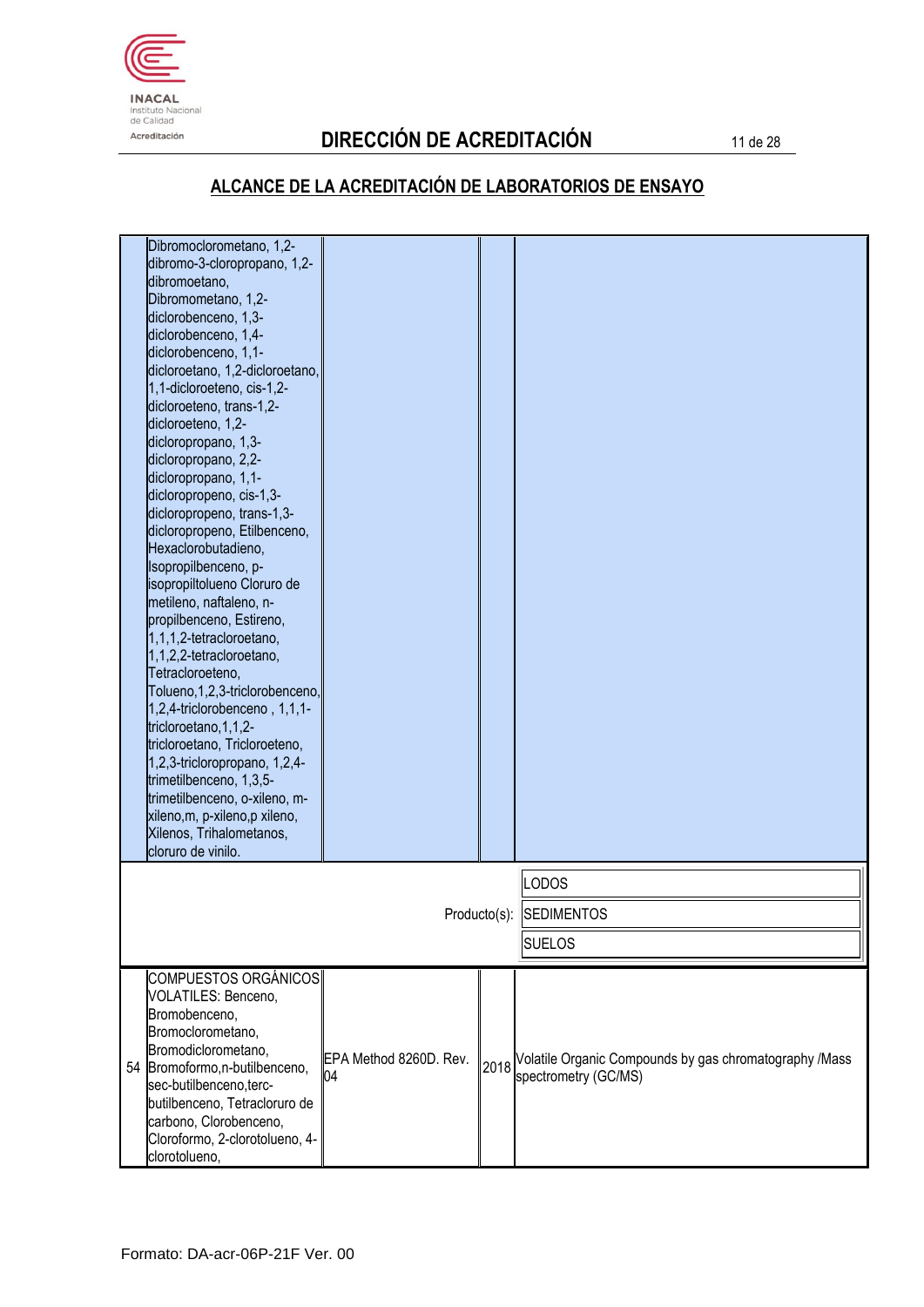

# Acreditación **DIRECCIÓN DE ACREDITACIÓN** 12 de 28

|    | Dibromoclorometano, 1,2-<br>dibromo-3-cloropropano, 1,2-<br>dibromoetano, |                        |      |                                                      |
|----|---------------------------------------------------------------------------|------------------------|------|------------------------------------------------------|
|    | Dibromometano, 1,2-                                                       |                        |      |                                                      |
|    | diclorobenceno, 1,3-                                                      |                        |      |                                                      |
|    | diclorobenceno, 1,4-                                                      |                        |      |                                                      |
|    | diclorobenceno, 1,1-                                                      |                        |      |                                                      |
|    | dicloroetano, 1,2-dicloroetano,                                           |                        |      |                                                      |
|    | 1,1-dicloroeteno, cis-1,2-                                                |                        |      |                                                      |
|    | dicloroeteno, trans-1,2-                                                  |                        |      |                                                      |
|    | dicloroeteno, 1,2-<br>dicloropropano, 1,3-                                |                        |      |                                                      |
|    | dicloropropano, 2,2-                                                      |                        |      |                                                      |
|    | dicloropropano, 1,1-                                                      |                        |      |                                                      |
|    | dicloropropeno, cis-1,3-                                                  |                        |      |                                                      |
|    | dicloropropeno, trans-1,3-                                                |                        |      |                                                      |
|    | dicloropropeno, Etilbenceno,                                              |                        |      |                                                      |
|    | Hexaclorobutadieno,                                                       |                        |      |                                                      |
|    | Isopropilbenceno, p-                                                      |                        |      |                                                      |
|    | isopropiltolueno Cloruro de                                               |                        |      |                                                      |
|    | metileno, naftaleno, n-                                                   |                        |      |                                                      |
|    | propilbenceno, Estireno,<br>1,1,1,2-tetracloroetano,                      |                        |      |                                                      |
|    | 1,1,2,2-tetracloroetano,                                                  |                        |      |                                                      |
|    | Tetracloroeteno,                                                          |                        |      |                                                      |
|    | Tolueno, 1, 2, 3-triclorobenceno,                                         |                        |      |                                                      |
|    | 1,2,4-triclorobenceno, 1,1,1-                                             |                        |      |                                                      |
|    | tricloroetano, 1, 1, 2-                                                   |                        |      |                                                      |
|    | tricloroetano, Tricloroeteno,                                             |                        |      |                                                      |
|    | 1,2,3-tricloropropano, 1,2,4-                                             |                        |      |                                                      |
|    | trimetilbenceno, 1,3,5-                                                   |                        |      |                                                      |
|    | trimetilbenceno, o-xileno, m-                                             |                        |      |                                                      |
|    | xileno, m, p-xileno, p xileno,                                            |                        |      |                                                      |
|    | Xilenos, Trihalometanos,<br>cloruro de vinilo.                            |                        |      |                                                      |
|    |                                                                           |                        |      | <b>AGUA DE MAR</b>                                   |
|    |                                                                           |                        |      |                                                      |
|    |                                                                           | Producto(s):           |      | <b>AGUA NATURAL</b>                                  |
|    |                                                                           |                        |      | AGUA PARA USO Y CONSUMO HUMANO                       |
|    |                                                                           |                        |      | <b>AGUA RESIDUAL</b>                                 |
|    | <b>HIDROCARBUROS</b>                                                      |                        |      |                                                      |
|    | <b>AROMATICOS</b>                                                         |                        |      |                                                      |
|    | POLINUCLEARES: (Acenafteno,                                               |                        |      |                                                      |
|    | Acenaftileno, Antraceno,                                                  |                        |      |                                                      |
| 55 | Benzo(a)antraceno,                                                        | EPA Method 8270 E. Rev | 2018 | Semivolatile Organic Compounds by gas chromatography |
|    | Benzo(a)pireno,<br>Benzo(b)fluoranteno,                                   | b                      |      | /Mass spectrometry                                   |
|    | Benzo(g,h,i)perileno,                                                     |                        |      |                                                      |
|    | Benzo(k)fluoranteno, Criseno,                                             |                        |      |                                                      |
|    | Dibenzo(a,h)antraceno,                                                    |                        |      |                                                      |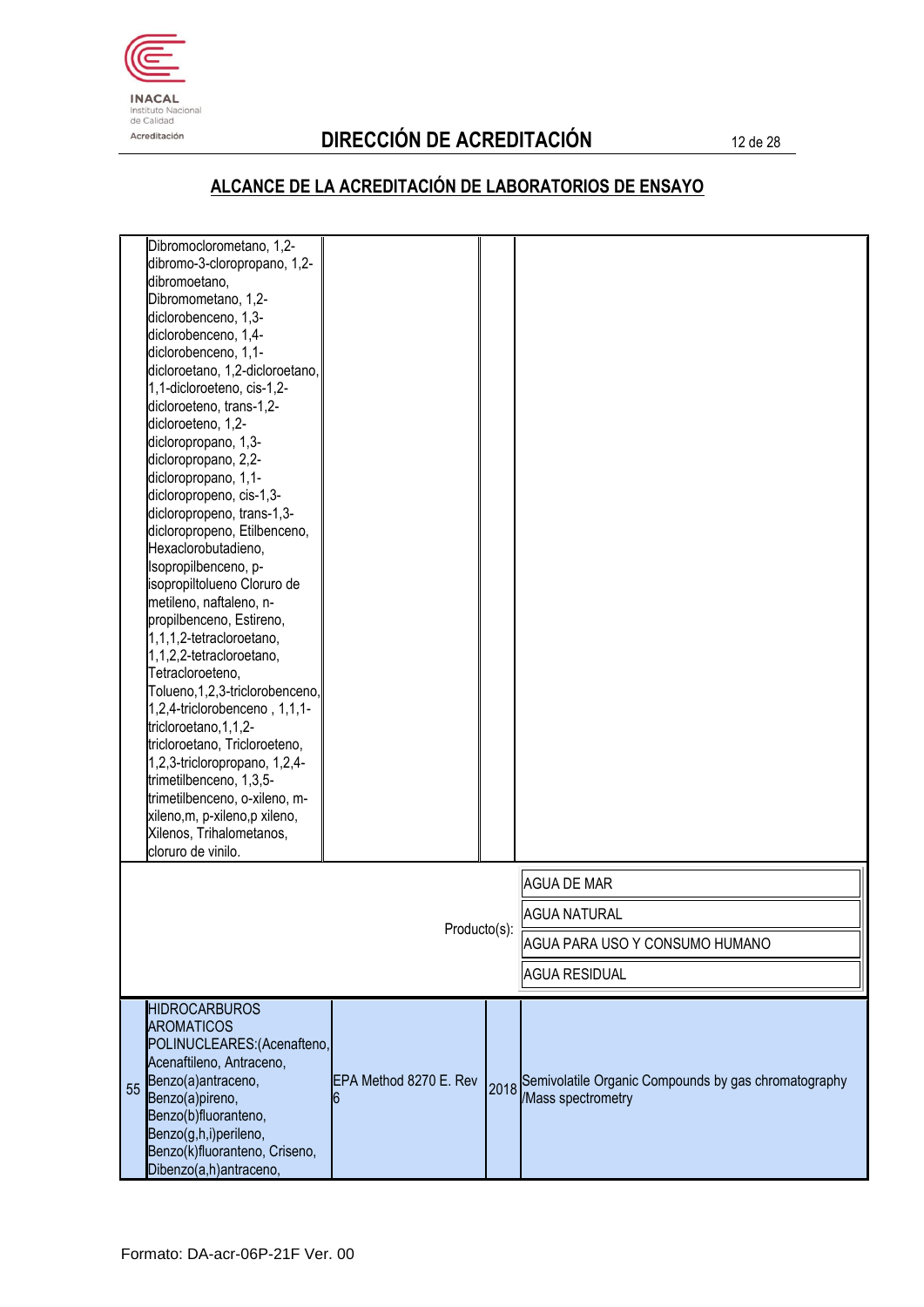

# Acreditación **DIRECCIÓN DE ACREDITACIÓN** 13 de 28

| Fluoranteno, Fluoreno,<br>Indeno(1,2,3-cd)pireno,<br>Naftaleno, Fenantreno, Pireno,<br>Benzo(e)pireno,<br>Pentaclorofenol, Hidrocarburos<br>Totales de Petróleo (fracción<br>aromática))                                                                                                                                                                                                                                                                    |                        |              |                                                                            |
|-------------------------------------------------------------------------------------------------------------------------------------------------------------------------------------------------------------------------------------------------------------------------------------------------------------------------------------------------------------------------------------------------------------------------------------------------------------|------------------------|--------------|----------------------------------------------------------------------------|
|                                                                                                                                                                                                                                                                                                                                                                                                                                                             |                        |              | <b>LODOS</b>                                                               |
|                                                                                                                                                                                                                                                                                                                                                                                                                                                             |                        | Producto(s): | <b>SEDIMENTOS</b>                                                          |
|                                                                                                                                                                                                                                                                                                                                                                                                                                                             |                        |              | <b>SUELOS</b>                                                              |
| <b>HIDROCARBUROS</b><br><b>AROMATICOS</b><br>POLINUCLEARES: (Acenafteno,<br>Acenaftileno, Antraceno,<br>Benzo(a)antraceno,<br>Benzo(a)pireno,<br>Benzo(b)fluoranteno,<br>Benzo(g,h,i)perileno,<br>Benzo(k)fluoranteno, Criseno,<br>56<br>Dibenzo(a,h)antraceno,<br>Fluoranteno, Fluoreno,<br>Indeno(1,2,3-cd)pireno,<br>Naftaleno, Fenantreno, Pireno,<br>Benzo(e)pireno,<br>Pentaclorofenol, Hidrocarburos<br>Totales de Petróleo (fracción<br>aromática)) | EPA Method 8270E. Rev. | 2018         | Semivolatile Organic Compounds by gas chromatography<br>/Mass spectrometry |
|                                                                                                                                                                                                                                                                                                                                                                                                                                                             |                        |              | <b>AGUA DE MAR</b>                                                         |
| Producto(s):                                                                                                                                                                                                                                                                                                                                                                                                                                                |                        |              | <b>AGUA NATURAL</b>                                                        |
|                                                                                                                                                                                                                                                                                                                                                                                                                                                             |                        |              | AGUA PARA USO Y CONSUMO HUMANO                                             |
|                                                                                                                                                                                                                                                                                                                                                                                                                                                             |                        |              | <b>AGUA RESIDUAL</b>                                                       |
| <b>HIDROCARBUROS</b><br>TOTALES DE PETROLEO<br>57 (C5-C10), (C10-C28), (C28-<br>C40), (C10-C40), (C5-C10,<br>C10-C40)                                                                                                                                                                                                                                                                                                                                       | EPA METHOD 8015 C      |              | 2007 Nonhaloenated Organics by Gas Chromatography                          |
|                                                                                                                                                                                                                                                                                                                                                                                                                                                             |                        |              | <b>AGUA DE MAR</b>                                                         |
| Producto(s):                                                                                                                                                                                                                                                                                                                                                                                                                                                |                        |              | <b>AGUA NATURAL</b>                                                        |
|                                                                                                                                                                                                                                                                                                                                                                                                                                                             |                        |              | AGUA PARA USO Y CONSUMO HUMANO                                             |
|                                                                                                                                                                                                                                                                                                                                                                                                                                                             |                        |              | <b>AGUA RESIDUAL</b>                                                       |
| <b>HIDROCARBUROS</b><br>58<br>TOTALES DE PETROLEO                                                                                                                                                                                                                                                                                                                                                                                                           | EPA METHOD 8015 C      |              | 2007 Nonhaloenated Organics by Gas Chromatography                          |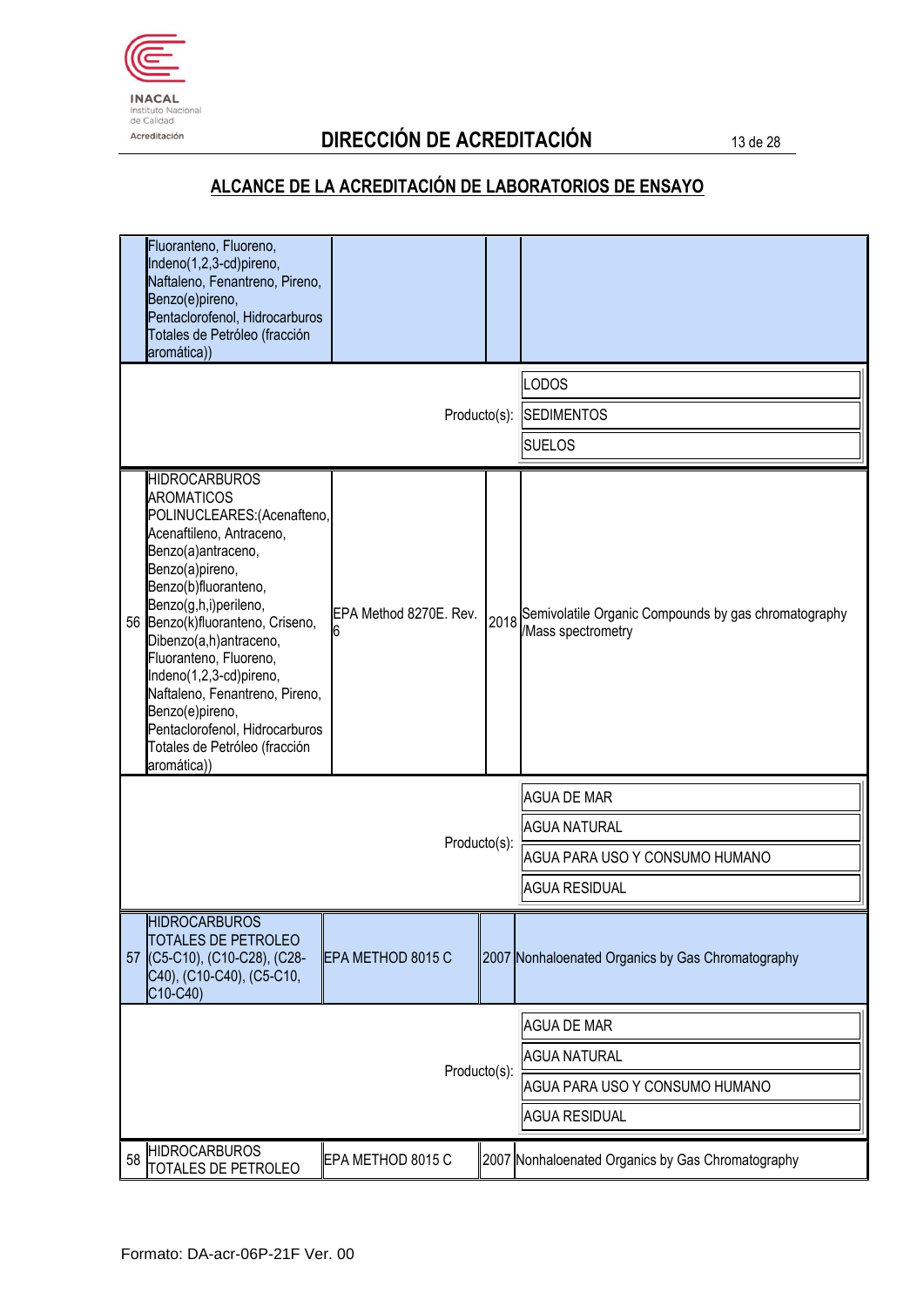

# Acreditación **DIRECCIÓN DE ACREDITACIÓN** 14 de 28

| C5-C10), (C10-C28), (C28-<br>C40), (C10-C40), (C5-C10,<br>C10-C40)                                                                                                                                                                                                                                                                                                                                                                                                                                                                                                                                                           |               |                                |                      |                                                                                 |
|------------------------------------------------------------------------------------------------------------------------------------------------------------------------------------------------------------------------------------------------------------------------------------------------------------------------------------------------------------------------------------------------------------------------------------------------------------------------------------------------------------------------------------------------------------------------------------------------------------------------------|---------------|--------------------------------|----------------------|---------------------------------------------------------------------------------|
|                                                                                                                                                                                                                                                                                                                                                                                                                                                                                                                                                                                                                              |               | <b>LODOS</b>                   |                      |                                                                                 |
|                                                                                                                                                                                                                                                                                                                                                                                                                                                                                                                                                                                                                              | Producto(s):  | <b>SEDIMENTOS</b>              |                      |                                                                                 |
|                                                                                                                                                                                                                                                                                                                                                                                                                                                                                                                                                                                                                              |               | <b>SUELOS</b>                  |                      |                                                                                 |
| <b>HIDROCARBUROS</b><br>TOTALES DE PETRÓLEO<br>(Fracción de Hidrocarburos<br>EPA METHOD 8015 C.<br>59 F1(C6-C10), Fracción de<br>Rev.3<br>Hidrocarburos F2(>C10-C28),<br>Fracción de Hidrocarburos<br>$F3( > C28-C40)$                                                                                                                                                                                                                                                                                                                                                                                                       |               |                                |                      | 2018 Nonhaloenated Organics by Gas Chromatography                               |
|                                                                                                                                                                                                                                                                                                                                                                                                                                                                                                                                                                                                                              |               | LODOS                          |                      |                                                                                 |
|                                                                                                                                                                                                                                                                                                                                                                                                                                                                                                                                                                                                                              | Producto(s):  | <b>SEDIMENTOS</b>              |                      |                                                                                 |
|                                                                                                                                                                                                                                                                                                                                                                                                                                                                                                                                                                                                                              |               | <b>SUELOS</b>                  |                      |                                                                                 |
| PESTICIDAS: (Alacloro, Ametrina, Atrazina, Azinfos Metil,<br>Benalaxil, Carbaril, Cianazina, Cipermetrina,<br>Ciproconazol, Clodanifop-propargil<br>ester, Clortalonil, Diazinon, Diclorvos-Triclorfon, Dicofol,<br>Diflufenican, Dimetoato, EPTC, Etoprofos, Fenamifos,<br>60 Flusilazol, Hexaclorobenceno, Isodrin, Metalacloro,<br>Metalaxil, Metidation, Metribuzina, Miclobutanilo, MIREX,<br>Molinato, Oxifluorfen, Paration Metil, Pendimetalina,<br>Pentaclorobenceno, Piridaben, Pirimetanil, Prometrina,<br>Propazina, Propizamida, Simazina, Terbutilazina, Terbutrina,<br>Tetradifon, Trifluralin, Vinclozolina) | $E.$ Rev. $6$ | EPA Method 8270                |                      | 2018 Semivolatile Organic Compounds by gas<br>chromatography /Mass spectrometry |
|                                                                                                                                                                                                                                                                                                                                                                                                                                                                                                                                                                                                                              |               | <b>AGUA DE MAR</b>             |                      |                                                                                 |
|                                                                                                                                                                                                                                                                                                                                                                                                                                                                                                                                                                                                                              |               | <b>AGUA NATURAL</b>            |                      |                                                                                 |
|                                                                                                                                                                                                                                                                                                                                                                                                                                                                                                                                                                                                                              | Producto(s):  | AGUA PARA USO Y CONSUMO HUMANO |                      |                                                                                 |
|                                                                                                                                                                                                                                                                                                                                                                                                                                                                                                                                                                                                                              |               |                                | <b>AGUA RESIDUAL</b> |                                                                                 |
| PESTICIDAS: (Alacloro, Ametrina, Atrazina, Azinfos Metil,<br>Benalaxil, Carbaril, Cianazina, Cipermetrina,<br>Ciproconazol, Clodanifop-propargil<br>ester, Clortalonil, Diazinon, Diclorvos-Triclorfon, Dicofol,<br>Diflufenican, Dimetoato, EPTC, Etoprofos, Fenamifos,<br>61 Flusilazol, Hexaclorobenceno, Isodrin, Metalacloro,<br>Metalaxil, Metidation, Metribuzina, Miclobutanilo, MIREX,<br>Molinato, Oxifluorfen, Paration Metil, Pendimetalina,<br>Pentaclorobenceno, Piridaben, Pirimetanil, Prometrina,<br>Propazina, Propizamida, Simazina, Terbutilazina, Terbutrina,<br>Tetradifon, Trifluralin, Vinclozolina) | E. Rev. 6     | EPA Method 8270                |                      | 2018 Semivolatile Organic Compounds by gas<br>chromatography /Mass spectrometry |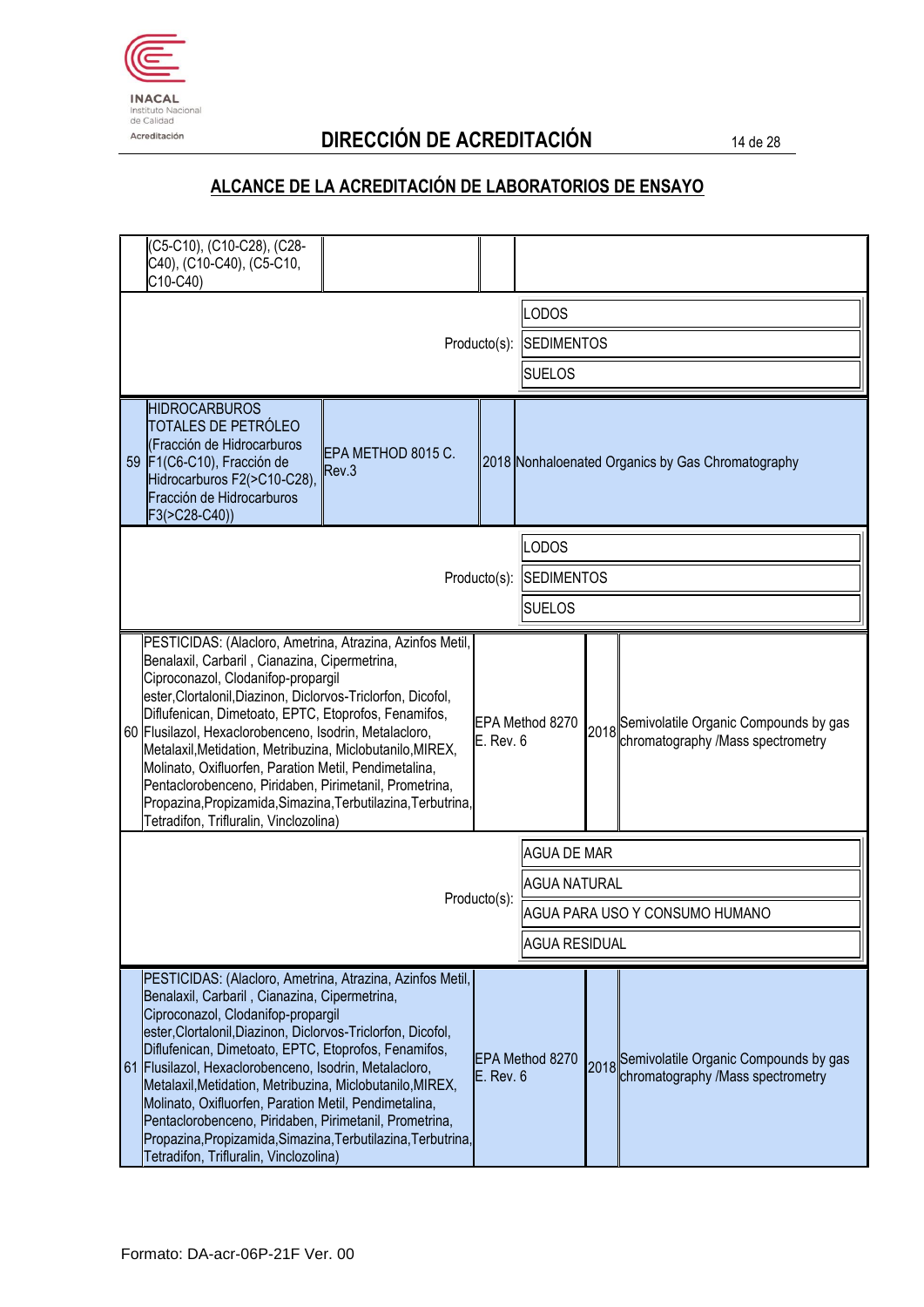

# Acreditación **DIRECCIÓN DE ACREDITACIÓN** 15 de 28

|                                                                                                                                                                                                                                                                                                                                                                                                                                                                             |                              | LODOS                              |                                                                                       |
|-----------------------------------------------------------------------------------------------------------------------------------------------------------------------------------------------------------------------------------------------------------------------------------------------------------------------------------------------------------------------------------------------------------------------------------------------------------------------------|------------------------------|------------------------------------|---------------------------------------------------------------------------------------|
|                                                                                                                                                                                                                                                                                                                                                                                                                                                                             | Producto(s):                 | <b>SEDIMENTOS</b><br><b>SUELOS</b> |                                                                                       |
|                                                                                                                                                                                                                                                                                                                                                                                                                                                                             |                              |                                    |                                                                                       |
| <b>PESTICIDAS</b><br>ORGANOCLORADOS.: (Aldrin,<br>Alfa-BHC, Beta-BHC, Gamma-<br>BHC (Lindano), Delta-BHC,<br>cis-clordano, trans-clordano,<br>62 4,4'-DDD, 4,4'-DDE, 4,4'-DDT, EPA Method 8270 E. Rev.<br>Dieldrin, Endosulfan I,<br>Endosulfan II, Endosulfán<br>sulfato, Endrin, Endrin<br>Aldehído, Endrin Cetona,<br>Heptacloro, Heptacloro<br>Epóxido, Metoxicloro)                                                                                                    | 06                           |                                    | 2018 Semivolatile Organic Compounds by gas chromatography<br><b>Mass spectrometry</b> |
|                                                                                                                                                                                                                                                                                                                                                                                                                                                                             |                              |                                    | LODOS                                                                                 |
|                                                                                                                                                                                                                                                                                                                                                                                                                                                                             | Producto(s):                 |                                    | <b>SEDIMENTOS</b>                                                                     |
|                                                                                                                                                                                                                                                                                                                                                                                                                                                                             |                              |                                    | <b>SUELOS</b>                                                                         |
| <b>PESTICIDAS</b><br>ORGANOCLORADOS:: (Aldrin,<br>Alfa-BHC, Beta-BHC, Gamma-<br>BHC (Lindano), Delta-BHC,<br>cis-clordano, trans-clordano,<br>4,4'-DDD, 4,4'-DDE, 4,4'-DDT,<br>Dieldrin, Endosulfan I,<br>Endosulfan II, Endosulfán<br>63<br>sulfato, Endrin, Endrin<br>Aldehído, Endrin Cetona,<br>Heptacloro, Heptacloro<br>Epóxido, Metoxicloro, Aldrin +<br>Dieldrin, Clordano, Heptacloro<br>+ Heptacloro Epóxido,<br>DDT(Suma de 4,4'-DDD y 4,4-<br>DDE), Endosulfan) | EPA METHOD 8081 B.<br>Rev. 2 |                                    | 2007 Organochlorine Pesticides by gas chromatography.                                 |
|                                                                                                                                                                                                                                                                                                                                                                                                                                                                             |                              |                                    | <b>AGUA DE MAR</b>                                                                    |
| Producto(s):                                                                                                                                                                                                                                                                                                                                                                                                                                                                |                              |                                    | <b>AGUA NATURAL</b>                                                                   |
|                                                                                                                                                                                                                                                                                                                                                                                                                                                                             |                              |                                    | AGUA PARA USO Y CONSUMO HUMANO                                                        |
|                                                                                                                                                                                                                                                                                                                                                                                                                                                                             |                              |                                    | <b>AGUA RESIDUAL</b>                                                                  |
| <b>PESTICIDAS</b><br>ORGANOCLORADOS:: (Aldrin,<br>64 Alfa-BHC, Beta-BHC, Gamma- EPA Method 8270E<br>BHC (Lindano), Delta-BHC,<br>cis-clordano, trans-clordano,                                                                                                                                                                                                                                                                                                              |                              |                                    | 2018 Semivolatile Organic Compounds by gas chromatography<br>/Mass spectrometry       |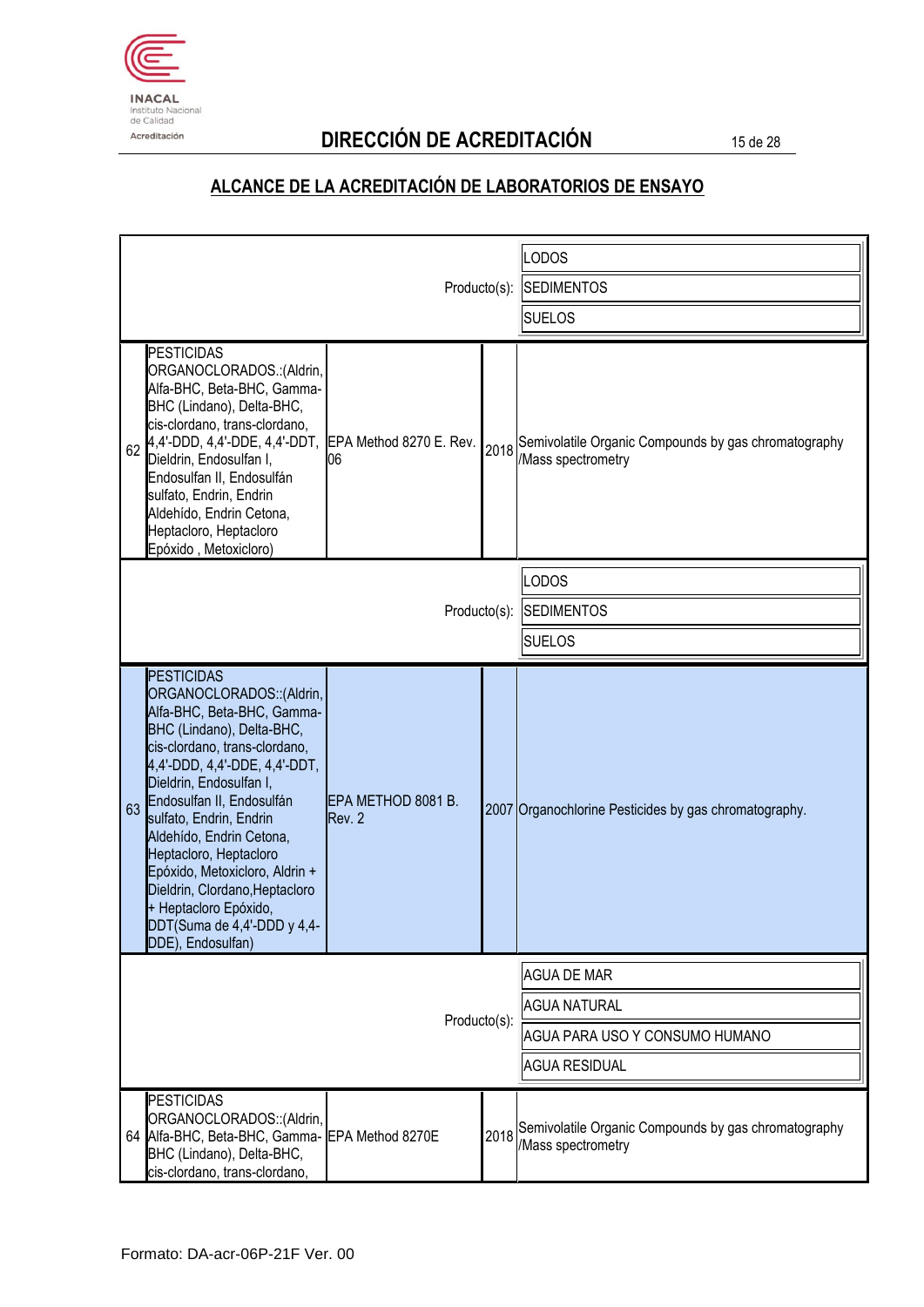

# Acreditación **DIRECCIÓN DE ACREDITACIÓN** 16 de 28

#### **ALCANCE DE LA ACREDITACIÓN DE LABORATORIOS DE ENSAYO**

| <b>AGUA DE MAR</b><br><b>AGUA NATURAL</b><br>Producto(s):<br>AGUA PARA USO Y CONSUMO HUMANO<br><b>AGUA RESIDUAL</b><br><b>PESTICIDAS</b><br>ORGANOFOSFORADOS:<br>(Malation, Paration,<br>EPA Method 8270 E. Rev<br>2018 Semivolatile Organic Compounds by gas chromatography<br>65<br>/Mass spectrometry<br>Metamidofos, Clorpirifos etil,<br>6<br>Clorpirifos metil, Etion,<br>Clorfenvinfos)<br><b>AGUA DE MAR</b><br><b>AGUA NATURAL</b><br>Producto(s):<br>AGUA PARA USO Y CONSUMO HUMANO<br><b>AGUA RESIDUAL</b><br><b>PESTICIDAS</b><br>ORGANOFOSFORADOS:<br>(Malation, Paration,<br>EPA Method 8270 E. Rev<br>2018 Semivolatile Organic Compounds by gas chromatography<br>66<br>Metamidofos, Clorpirifos etil,<br>/Mass spectrometry<br>16<br>Clorpirifos metil, Etion,<br>Clorfenvinfos)<br>ODOS<br><b>SEDIMENTOS</b><br>Producto(s):<br><b>SUELOS</b> | 4,4'-DDD, 4,4'-DDE, 4,4'-DDT,<br>Dieldrin, Endosulfan I,<br>Endosulfan II, Endosulfán<br>sulfato, Endrin, Endrin<br>Aldehído, Endrin Cetona,<br>Heptacloro, Heptacloro<br>Epóxido, Metoxicloro, Aldrin +<br>Dieldrin, Clordano, Heptacloro<br>+ Heptacloro Epóxido,<br>DDT(Suma de 4,4'-DDD y 4,4-<br>DDE), Endosulfan) |  |  |  |
|-----------------------------------------------------------------------------------------------------------------------------------------------------------------------------------------------------------------------------------------------------------------------------------------------------------------------------------------------------------------------------------------------------------------------------------------------------------------------------------------------------------------------------------------------------------------------------------------------------------------------------------------------------------------------------------------------------------------------------------------------------------------------------------------------------------------------------------------------------------------|-------------------------------------------------------------------------------------------------------------------------------------------------------------------------------------------------------------------------------------------------------------------------------------------------------------------------|--|--|--|
|                                                                                                                                                                                                                                                                                                                                                                                                                                                                                                                                                                                                                                                                                                                                                                                                                                                                 |                                                                                                                                                                                                                                                                                                                         |  |  |  |
|                                                                                                                                                                                                                                                                                                                                                                                                                                                                                                                                                                                                                                                                                                                                                                                                                                                                 |                                                                                                                                                                                                                                                                                                                         |  |  |  |
|                                                                                                                                                                                                                                                                                                                                                                                                                                                                                                                                                                                                                                                                                                                                                                                                                                                                 |                                                                                                                                                                                                                                                                                                                         |  |  |  |
|                                                                                                                                                                                                                                                                                                                                                                                                                                                                                                                                                                                                                                                                                                                                                                                                                                                                 |                                                                                                                                                                                                                                                                                                                         |  |  |  |
|                                                                                                                                                                                                                                                                                                                                                                                                                                                                                                                                                                                                                                                                                                                                                                                                                                                                 |                                                                                                                                                                                                                                                                                                                         |  |  |  |
|                                                                                                                                                                                                                                                                                                                                                                                                                                                                                                                                                                                                                                                                                                                                                                                                                                                                 |                                                                                                                                                                                                                                                                                                                         |  |  |  |
|                                                                                                                                                                                                                                                                                                                                                                                                                                                                                                                                                                                                                                                                                                                                                                                                                                                                 |                                                                                                                                                                                                                                                                                                                         |  |  |  |
|                                                                                                                                                                                                                                                                                                                                                                                                                                                                                                                                                                                                                                                                                                                                                                                                                                                                 |                                                                                                                                                                                                                                                                                                                         |  |  |  |
|                                                                                                                                                                                                                                                                                                                                                                                                                                                                                                                                                                                                                                                                                                                                                                                                                                                                 |                                                                                                                                                                                                                                                                                                                         |  |  |  |
|                                                                                                                                                                                                                                                                                                                                                                                                                                                                                                                                                                                                                                                                                                                                                                                                                                                                 |                                                                                                                                                                                                                                                                                                                         |  |  |  |
|                                                                                                                                                                                                                                                                                                                                                                                                                                                                                                                                                                                                                                                                                                                                                                                                                                                                 |                                                                                                                                                                                                                                                                                                                         |  |  |  |
|                                                                                                                                                                                                                                                                                                                                                                                                                                                                                                                                                                                                                                                                                                                                                                                                                                                                 |                                                                                                                                                                                                                                                                                                                         |  |  |  |
|                                                                                                                                                                                                                                                                                                                                                                                                                                                                                                                                                                                                                                                                                                                                                                                                                                                                 |                                                                                                                                                                                                                                                                                                                         |  |  |  |

#### **Laboratorio : MEDIO AMBIENTE**

#### **Campo de Prueba : QUIMICAS (Incluye MUESTREO en AGUA, AIRE y EMISIONES)**

| I <sub>N°</sub> | <b>Tipo Ensavo</b>         | Norma Referencia | Año | Titulo                                                                                     |
|-----------------|----------------------------|------------------|-----|--------------------------------------------------------------------------------------------|
|                 | <b>67 ACEITES Y GRASAS</b> |                  |     | WEF Part 5520 B, 23rd Ed. 2017 Oil and Grease. Liquid-Liquid, Partition-Gravimetric Method |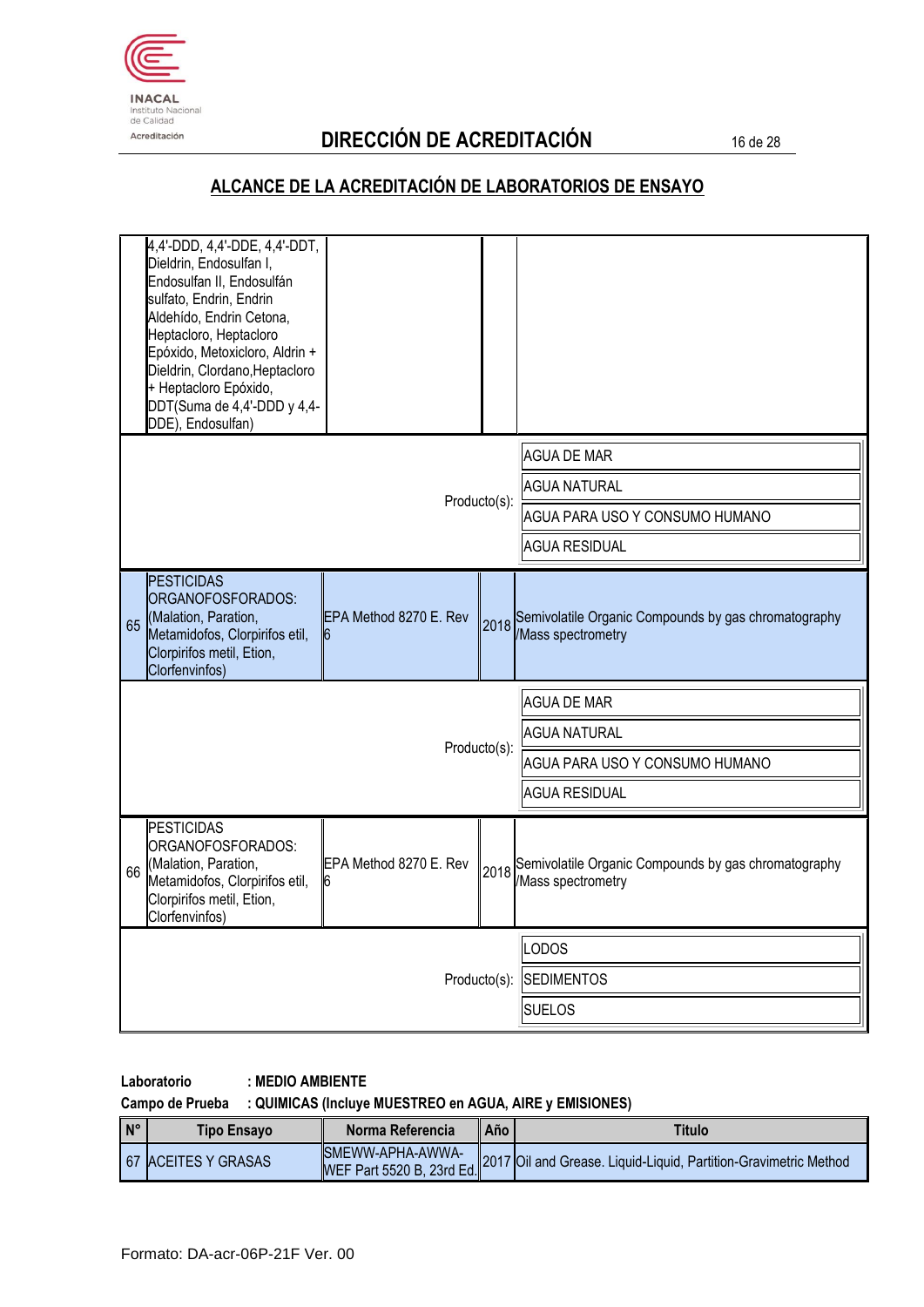

# Acreditación **DIRECCIÓN DE ACREDITACIÓN** 17 de 28

|              |                  |                                                                                                        | <b>AGUA DE PROCESO</b>                      |                                                                                                   |
|--------------|------------------|--------------------------------------------------------------------------------------------------------|---------------------------------------------|---------------------------------------------------------------------------------------------------|
|              |                  |                                                                                                        |                                             | <b>AGUA NATURAL</b>                                                                               |
|              |                  |                                                                                                        | Producto(s): AGUA PARA USO Y CONSUMO HUMANO |                                                                                                   |
|              |                  |                                                                                                        | <b>AGUA RESIDUAL</b>                        |                                                                                                   |
|              |                  |                                                                                                        |                                             | <b>AGUA SALINA</b>                                                                                |
|              | 68 ACIDEZ        | SMEWW-APHA-AWWA-<br>WEF Part 2310 B, 23rd Ed.                                                          |                                             | 2017 Acidity. Titration Method                                                                    |
|              |                  |                                                                                                        |                                             | <b>AGUA DE MAR</b>                                                                                |
|              |                  |                                                                                                        |                                             | <b>AGUA NATURAL</b>                                                                               |
|              |                  |                                                                                                        | Producto(s):                                | AGUA PARA USO Y CONSUMO HUMANO                                                                    |
|              |                  |                                                                                                        |                                             | <b>AGUA RESIDUAL</b>                                                                              |
|              | 69 ALCALINIDAD   | SMEWW-APHA-AWWA-<br>WEF Part 2320 B, 23rd Ed.                                                          |                                             | 2017 Alkalinity. Titration Method                                                                 |
|              |                  |                                                                                                        |                                             | <b>AGUA DE PROCESO</b>                                                                            |
| Producto(s): |                  |                                                                                                        | <b>AGUA NATURAL</b>                         |                                                                                                   |
|              |                  |                                                                                                        | AGUA PARA CONSUMO HUMANO                    |                                                                                                   |
|              |                  |                                                                                                        |                                             | <b>AGUA RESIDUAL</b>                                                                              |
|              | 70 BICARBONATO   | SMEWW-APHA-AWWA-<br>WEF Part 2320 B, 23rd Ed.                                                          |                                             | 2017 Alkalinity. Tritation Method                                                                 |
|              |                  |                                                                                                        |                                             | <b>AGUA DE PROCESO</b>                                                                            |
|              |                  |                                                                                                        | Producto(s):                                | <b>AGUA NATURAL</b>                                                                               |
|              |                  |                                                                                                        |                                             | AGUA PARA USO Y CONSUMO HUMANO                                                                    |
|              |                  |                                                                                                        |                                             | <b>AGUA RESIDUAL</b>                                                                              |
| 71           | <b>CARBONATO</b> | SMEWW-APHA-AWWA-<br>WEF Part 2320 B, 23rd Ed.                                                          |                                             | 2017 Alkalinity. Tritation Method                                                                 |
|              |                  |                                                                                                        |                                             | <b>AGUA DE PROCESO</b>                                                                            |
|              |                  |                                                                                                        |                                             | <b>AGUA NATURAL</b>                                                                               |
|              |                  |                                                                                                        | Producto(s):                                | AGUA PARA USO Y CONSUMO HUMANO                                                                    |
|              |                  |                                                                                                        |                                             | <b>AGUA RESIDUAL</b>                                                                              |
|              | 72 CIANURO LIBRE | EPA Method 9013A Rev.<br>02 / SMEWW-APHA-<br>AWWA-WEF Part 4500-<br>$\overline{\text{CN}}$ F, 23rd Ed. | 2014                                        | Cyanide extraction procedure for solids and oils / Cyanide.<br>Cyanide-Selective Electrode Method |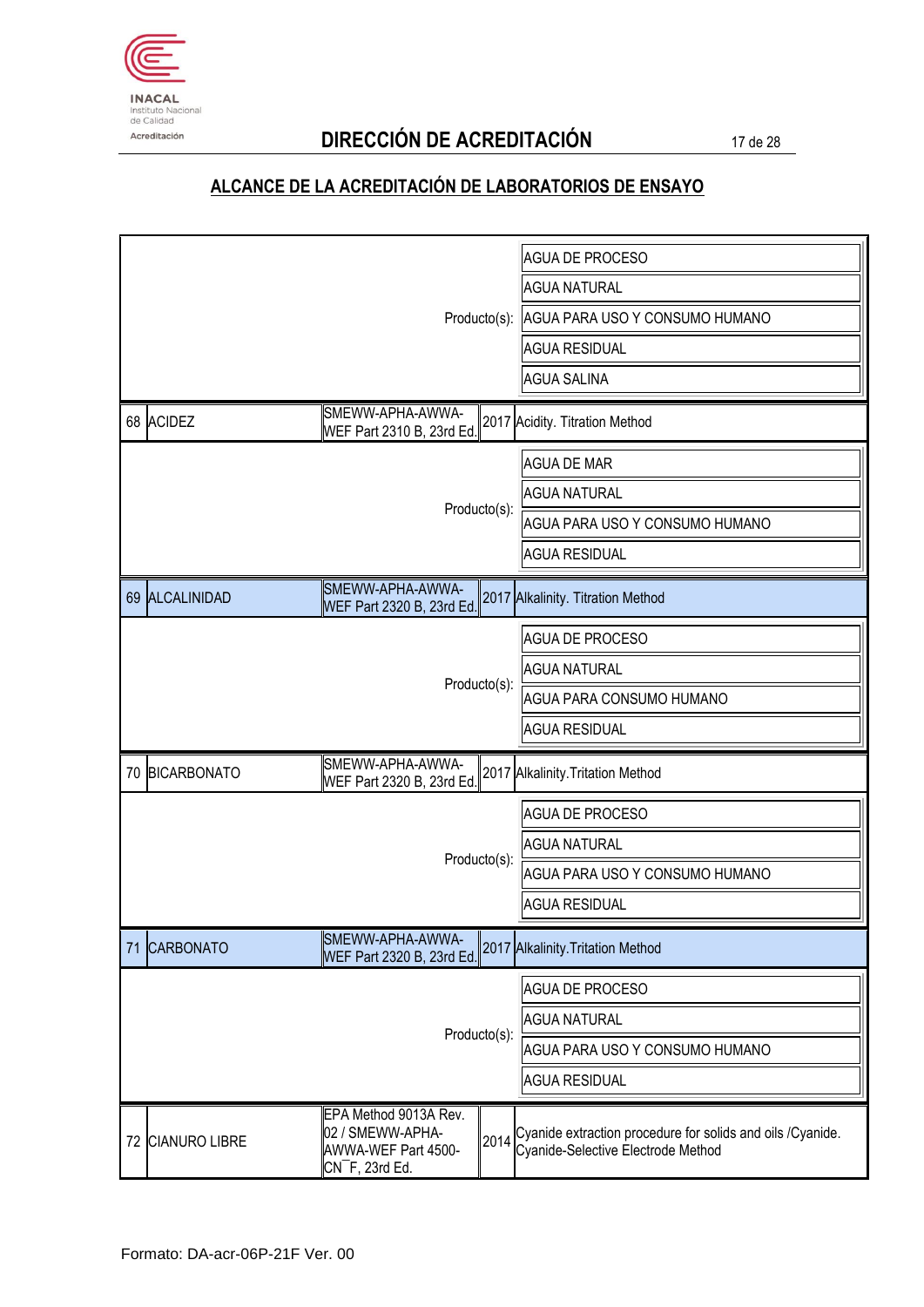

# Acreditación **DIRECCIÓN DE ACREDITACIÓN** 18 de 28

| Producto(s):            |                                                                      |              | <b>LODOS</b><br><b>SEDIMENTOS</b><br><b>SUELOS</b>                                                       |
|-------------------------|----------------------------------------------------------------------|--------------|----------------------------------------------------------------------------------------------------------|
| 73 CIANURO TOTAL        | SMEWW-APHA-AWWA-<br>WEF Part 4500-CN $\overline{C}$ , F,<br>23rd Ed. | 2017         | Cyanide. Total Cyanide after Distillation. Cyanide-Selective<br>Electrode Method                         |
|                         |                                                                      | Producto(s): | <b>AGUA DE PROCESOS</b><br><b>AGUA NATURAL</b><br>AGUA PARA USO Y CONSUMO HUMANO<br><b>AGUA RESIDUAL</b> |
| 74 CIANURO WAD          | SMEWW-APHA-AWWA-<br>WEF Part 4500-CN $^-$ F,I,<br>23rd Ed.           | 2017         | Cyanide. Cyanide-Selective Electrode Method. Weak Acid<br>Dissociable Cyanide                            |
|                         |                                                                      | Producto(s): | <b>AGUA DE PROCESO</b><br><b>AGUA NATURAL</b><br>AGUA PARA USO Y CONSUMO HUMANO<br><b>AGUA RESIDUAL</b>  |
| 75 CLORURO DE CIANÓGENO | SMEWW-APHA-AWWA-<br>WEF Part 4500-CN $^-$ J, E,<br>23rd Ed.          |              | 2017 Cyanide. Cyanogen Chloride. Colorimetric Method                                                     |
|                         |                                                                      | Producto(s): | <b>AGUA DE MAR</b><br><b>AGUA NATURAL</b><br>AGUA PARA USO Y CONSUMO HUMANO<br><b>AGUA RESIDUAL</b>      |
| 76 CLORUROS             | SMEWW-APHA-AWWA-<br>Ed.                                              |              | WEF Part 4500-CI B, 23rd   2017 Chloride. Argentometric Method                                           |
| Producto(s):            |                                                                      |              | <b>AGUA DE PROCESOS</b><br><b>AGUA NATURAL</b><br>AGUA PARA USO Y CONSUMO HUMANO<br><b>AGUA RESIDUAL</b> |
| 77 COLOR                | SMEWW-APHA-AWWA-<br>WEF Part 2120 C, 23rd<br>Ed.                     | 2017         | Color. Spectrophotometric¿Single-Wavelength Method<br>(Proposed)                                         |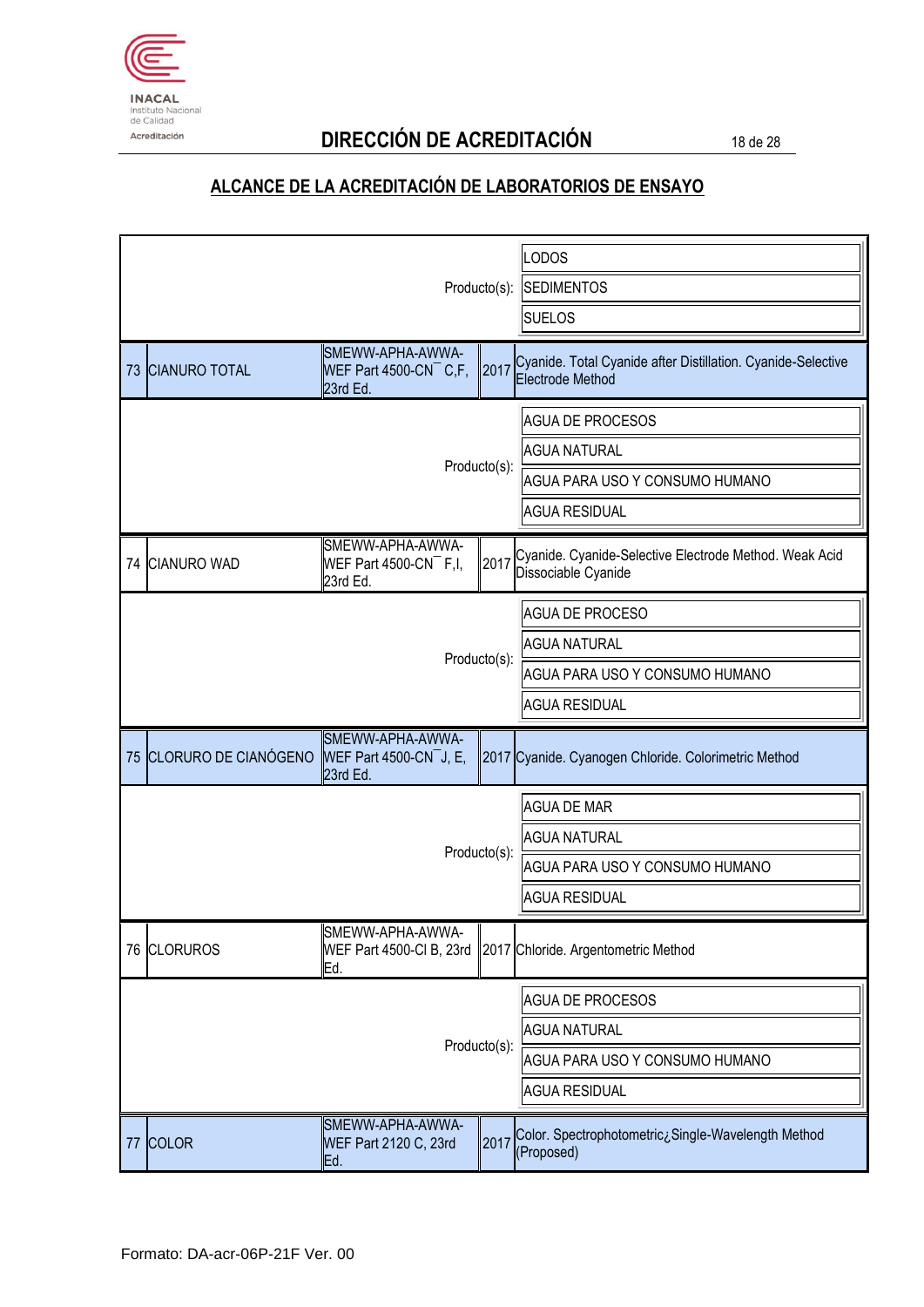

# Acreditación **DIRECCIÓN DE ACREDITACIÓN** 19 de 28

|                                                                                                                   | AGUA DE PROCESOS                                                           |
|-------------------------------------------------------------------------------------------------------------------|----------------------------------------------------------------------------|
|                                                                                                                   | <b>AGUA NATURAL</b>                                                        |
| Producto(s):                                                                                                      | AGUA PARA USO Y CONSUMO HUMANO                                             |
|                                                                                                                   | <b>AGUA RESIDUAL</b>                                                       |
| SMEWW-APHA-AWWA-<br>78 CONDUCTIVIDAD<br>WEF Part 2510 B, 23rd Ed.                                                 | 2017 Conductivity. Laboratory Method                                       |
|                                                                                                                   | <b>AGUA DE PROCESO</b>                                                     |
|                                                                                                                   | <b>AGUA NATURAL</b>                                                        |
|                                                                                                                   | Producto(s): AGUA PARA USO Y CONSUMO HUMANO                                |
|                                                                                                                   | <b>AGUA RESIDUAL</b>                                                       |
|                                                                                                                   | <b>AGUA SALINA</b>                                                         |
| SMEWW-APHA-AWWA-<br>79 CROMO HEXAVALENTE (VI) WEF Part 3500-Cr, B, 23rd 2017 Chromium. Colorimetric Method<br>Ed. |                                                                            |
|                                                                                                                   | <b>AGUA DE PROCESO</b>                                                     |
|                                                                                                                   | <b>AGUA NATURAL</b>                                                        |
|                                                                                                                   | Producto(s): AGUA PARA USO Y CONSUMO HUMANO                                |
|                                                                                                                   | AGUA RESIDUAL (Validado)                                                   |
|                                                                                                                   | AGUA SALINA (Validado)                                                     |
| DEMANDA BIOQUÍMICA DE<br>SMEWW-APHA-AWWA-<br>80<br><b>OXIGENO</b><br>WEF Part 5210 B, 23rd Ed.                    | 2017 Biochemical Oxygen Demand (BOD). 5-Day BOD Test                       |
|                                                                                                                   | <b>AGUA DE PROCESO</b>                                                     |
|                                                                                                                   | <b>AGUA NATURAL</b>                                                        |
|                                                                                                                   | Producto(s): AGUA PARA USO Y CONSUMO HUMANO                                |
|                                                                                                                   | <b>AGUA RESIDUAL</b>                                                       |
|                                                                                                                   | <b>AGUA SALINA</b>                                                         |
| SMEWW-APHA-AWWA-<br>DEMANDA QUÍMICA DE<br>2017<br>81<br>WEF Part 5220 D, 23rd<br><b>OXÍGENO</b><br>Ed.            | Chemical Oxygen Demand (COD). Closed Reflux,<br><b>Colorimetric Method</b> |
|                                                                                                                   | <b>AGUA DE PROCESO</b>                                                     |
|                                                                                                                   | Producto(s): AGUA NATURAL                                                  |
|                                                                                                                   | AGUA PARA USO Y CONSUMO HUMANO                                             |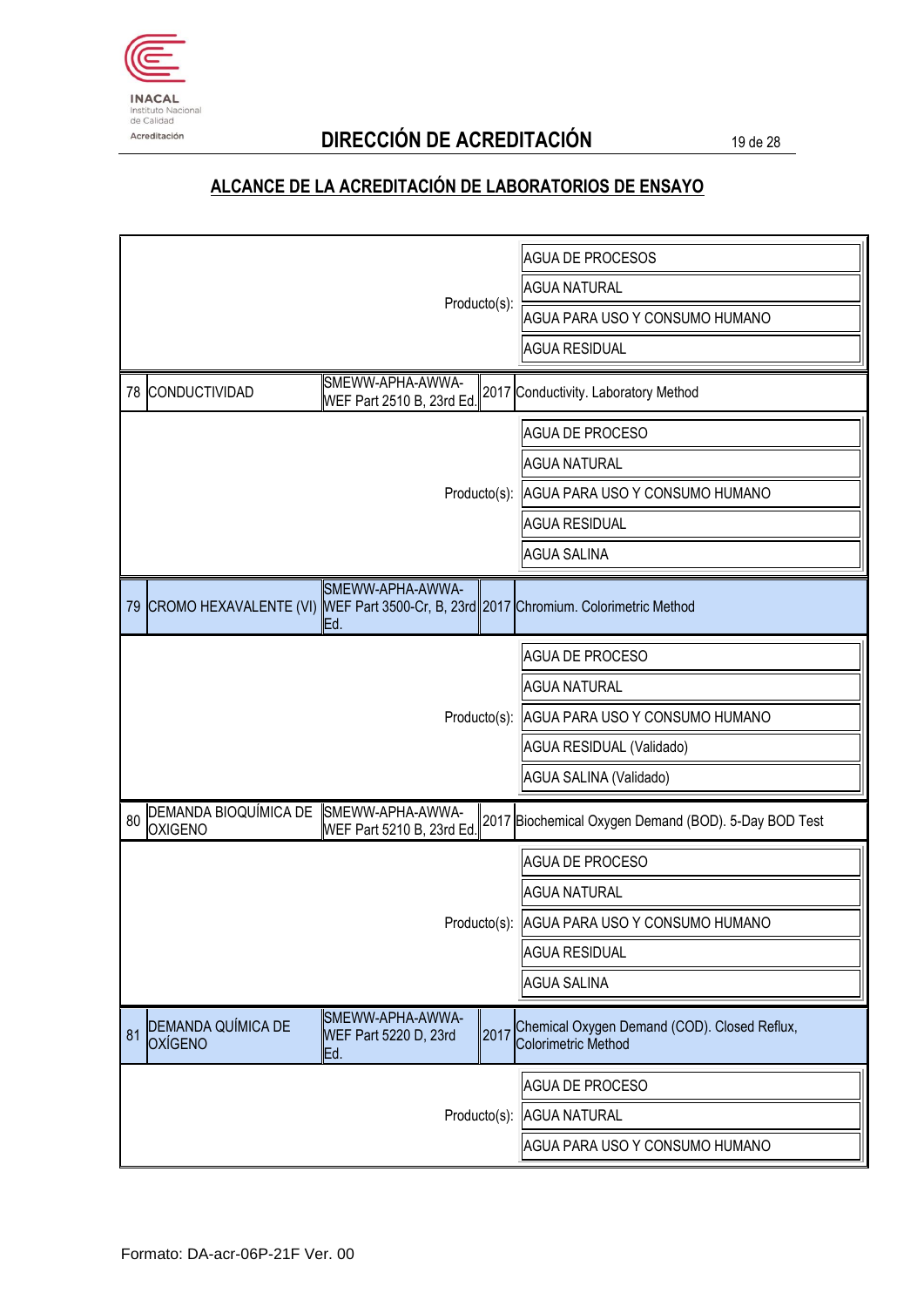

# Acreditación **DIRECCIÓN DE ACREDITACIÓN** 20 de 28

|    |                               |                                                                                                 |                     | <b>AGUA RESIDUAL</b>                                                                                  |
|----|-------------------------------|-------------------------------------------------------------------------------------------------|---------------------|-------------------------------------------------------------------------------------------------------|
|    | 82 DETERGENTES                | SMEWW-APHA-AWWA-<br>WEF Part 5540 C, 23rd<br>Ed.                                                |                     | 2017 Surfactants. Anionic Surfactants as MBAS                                                         |
|    |                               |                                                                                                 |                     | <b>AGUA DE PROCESO</b>                                                                                |
|    |                               |                                                                                                 |                     | <b>AGUA NATURAL</b>                                                                                   |
|    | Producto(s):                  |                                                                                                 |                     | AGUA PARA USO Y CONSUMO HUMANO                                                                        |
|    |                               |                                                                                                 |                     | <b>AGUA RESIDUAL</b>                                                                                  |
|    | 83 DIOXIDO DE AZUFRE (SO2)    | <b>EPA Method CFR Title 40</b><br>Chapter I Subchapter C<br>Part 50, Appendix A-2 to<br>Part 50 | 2017                | Reference Method for the Determination of Sulfur Dioxide in<br>the Atmosphere (Pararosaniline Method) |
|    |                               |                                                                                                 | Producto(s): AIRE   |                                                                                                       |
| 84 | DIOXIDO DE NITROGENO<br>(NO2) | ASTM D1607 - 91(2018)                                                                           | 2018                | Standard Test Method for Nitrogen Dioxide Content of the<br>Atmosphere (Griess-Saltzman Reaction)     |
|    |                               |                                                                                                 | Producto(s):        | <b>AIRE</b>                                                                                           |
|    | 85 DUREZA                     | SMEWW-APHA-AWWA-<br>WEF Part 2340 C, 23rd<br>Ed.                                                |                     | 2017 Hardness. EDTA Titrimetric Method                                                                |
|    |                               |                                                                                                 |                     | <b>AGUA DE PROCESOS</b>                                                                               |
|    |                               |                                                                                                 | Producto(s):        | <b>AGUA NATURAL</b>                                                                                   |
|    |                               |                                                                                                 |                     | AGUA PARA USO Y CONSUMO HUMANO                                                                        |
|    |                               |                                                                                                 |                     | <b>AGUA RESIDUAL</b>                                                                                  |
|    | 86 FENOLES                    | SMEWW-APHA-AWWA-<br>WEF Part 5530 B,C, 23rd<br>Ed.                                              |                     | 2017 Phenols. Cleanup Procedure. Chloroform Extraction Method.                                        |
|    |                               |                                                                                                 |                     | <b>AGUA DE PROCESO</b>                                                                                |
|    |                               |                                                                                                 | <b>AGUA NATURAL</b> |                                                                                                       |
|    | Producto(s):                  |                                                                                                 |                     | AGUA PARA USO Y CONSUMO HUMANO                                                                        |
|    |                               |                                                                                                 |                     | <b>AGUA RESIDUAL</b>                                                                                  |
| 87 | <b>FLUORUROS</b>              | SMEWW-APHA-AWWA-<br>WEF Part 4500-F $B, C$ ,<br>23rd Ed.                                        | 2017                | Fluoride. Preliminary Distillation Step. Ion-Selective Electrode<br>Method                            |
|    |                               | Producto(s):                                                                                    | AGUA DE PROCESO     |                                                                                                       |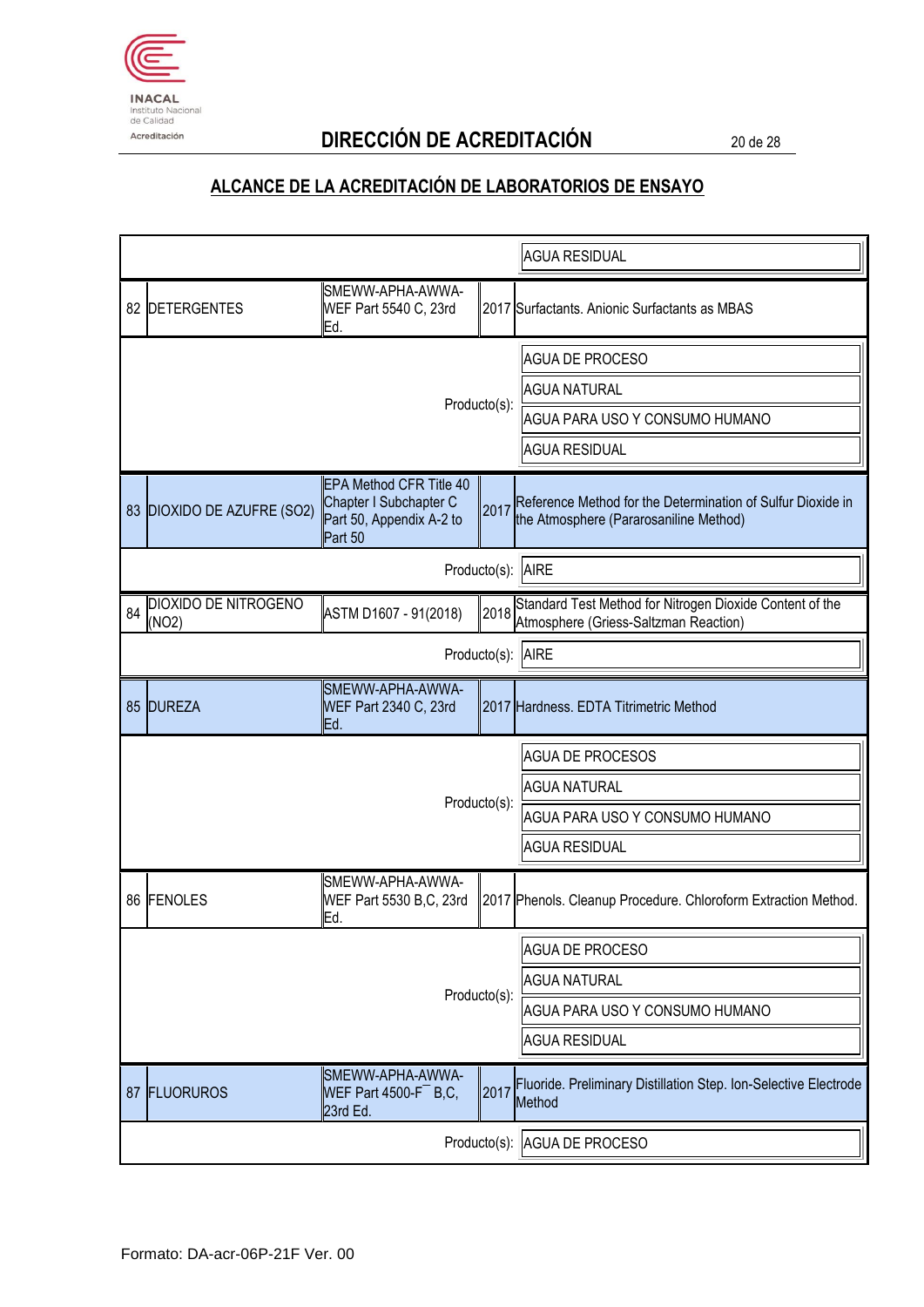

# Acreditación **DIRECCIÓN DE ACREDITACIÓN** 21 de 28

|                             |                                                                                                                                                                                                                                                                                                                     |                                                      |                      | <b>AGUA NATURAL</b>                                                                                                                                                 |  |
|-----------------------------|---------------------------------------------------------------------------------------------------------------------------------------------------------------------------------------------------------------------------------------------------------------------------------------------------------------------|------------------------------------------------------|----------------------|---------------------------------------------------------------------------------------------------------------------------------------------------------------------|--|
|                             |                                                                                                                                                                                                                                                                                                                     |                                                      |                      | AGUA PARA USO Y CONSUMO HUMANO                                                                                                                                      |  |
|                             |                                                                                                                                                                                                                                                                                                                     |                                                      | <b>AGUA RESIDUAL</b> |                                                                                                                                                                     |  |
| 88                          | FÓSFORO (COMO<br>FOSFATO)                                                                                                                                                                                                                                                                                           | SMEWW-APHA-AWWA-<br>WEF Part 4500-P E, 23rd<br>Ed.   |                      | 2017 Phosphorus. Ascorbic Acid Method                                                                                                                               |  |
|                             |                                                                                                                                                                                                                                                                                                                     |                                                      |                      | <b>AGUA DE MAR</b>                                                                                                                                                  |  |
|                             |                                                                                                                                                                                                                                                                                                                     |                                                      |                      | <b>AGUA NATURAL</b>                                                                                                                                                 |  |
|                             |                                                                                                                                                                                                                                                                                                                     |                                                      | Producto(s):         | AGUA PARA USO Y CONSUMO HUMANO                                                                                                                                      |  |
|                             |                                                                                                                                                                                                                                                                                                                     |                                                      |                      | <b>AGUA RESIDUAL</b>                                                                                                                                                |  |
| 89                          | <b>FÓSFORO TOTAL</b>                                                                                                                                                                                                                                                                                                | SMEWW-APHA-AWWA-<br>WEF Part 4500-P B,E,<br>23rd Ed. |                      | 2017 Phosphorus. Sample Preparation. Ascorbic Acid Method                                                                                                           |  |
|                             |                                                                                                                                                                                                                                                                                                                     |                                                      |                      | <b>AGUA DE PROCESO</b>                                                                                                                                              |  |
|                             |                                                                                                                                                                                                                                                                                                                     |                                                      |                      | <b>AGUA NATURAL</b>                                                                                                                                                 |  |
|                             |                                                                                                                                                                                                                                                                                                                     |                                                      | Producto(s):         | AGUA PARA USO Y CONSUMO HUMANO                                                                                                                                      |  |
|                             |                                                                                                                                                                                                                                                                                                                     |                                                      |                      | <b>AGUA RESIDUAL</b>                                                                                                                                                |  |
|                             |                                                                                                                                                                                                                                                                                                                     |                                                      |                      | <b>AGUA SALINA</b>                                                                                                                                                  |  |
| 90                          | <b>MATERIAL PARTICULADO</b><br>(PM10)                                                                                                                                                                                                                                                                               | NTP 900.030                                          |                      | MONITOREO DE CALIDAD AMBIENTAL. Calidad de aire.<br>2018 Método de referencia para la determinación de material<br>particulado respirable como PM10 en la atmósfera |  |
| Producto(s):                |                                                                                                                                                                                                                                                                                                                     |                                                      |                      | <b>AIRE</b>                                                                                                                                                         |  |
|                             | METALES (Aluminio,<br>Arsénico, Antimonio, Bario,<br>Berilio, Bismuto, Boro,<br>Cadmio, Calcio, Cobalto,<br>Cobre, Cromo, Estaño,<br>91 Estroncio, Fósforo, Hierro,<br>Litio, Magnesio, Mercurio,<br>Manganeso, Molibdeno,<br>Níquel, Plomo, Potasio,<br>Silicio, Selenio, Sodio, Talio,<br>Titanio, Vanadio, Zinc) | EPA/625/R-96/010a<br>Compendium Method IO<br>3.4     | 1999                 | Determination of Metals in Ambient Particulate Matter using<br>Inductively Coupled Plasma (ICP) Spectroscopy                                                        |  |
| Producto(s):<br><b>AIRE</b> |                                                                                                                                                                                                                                                                                                                     |                                                      |                      |                                                                                                                                                                     |  |
| 92                          | <b>METALES TOTALES</b><br>(Aluminio, Antimonio,<br>Arsénico, Bario, Berilio,<br>Cadmio, Cobalto, Cobre,                                                                                                                                                                                                             | EPA Method 200.8,<br>Revision 5.4                    | 1994                 | Determination of trace elements in waters and wastes by<br>Inductively Coupled Plasma - Mass Spectrometry                                                           |  |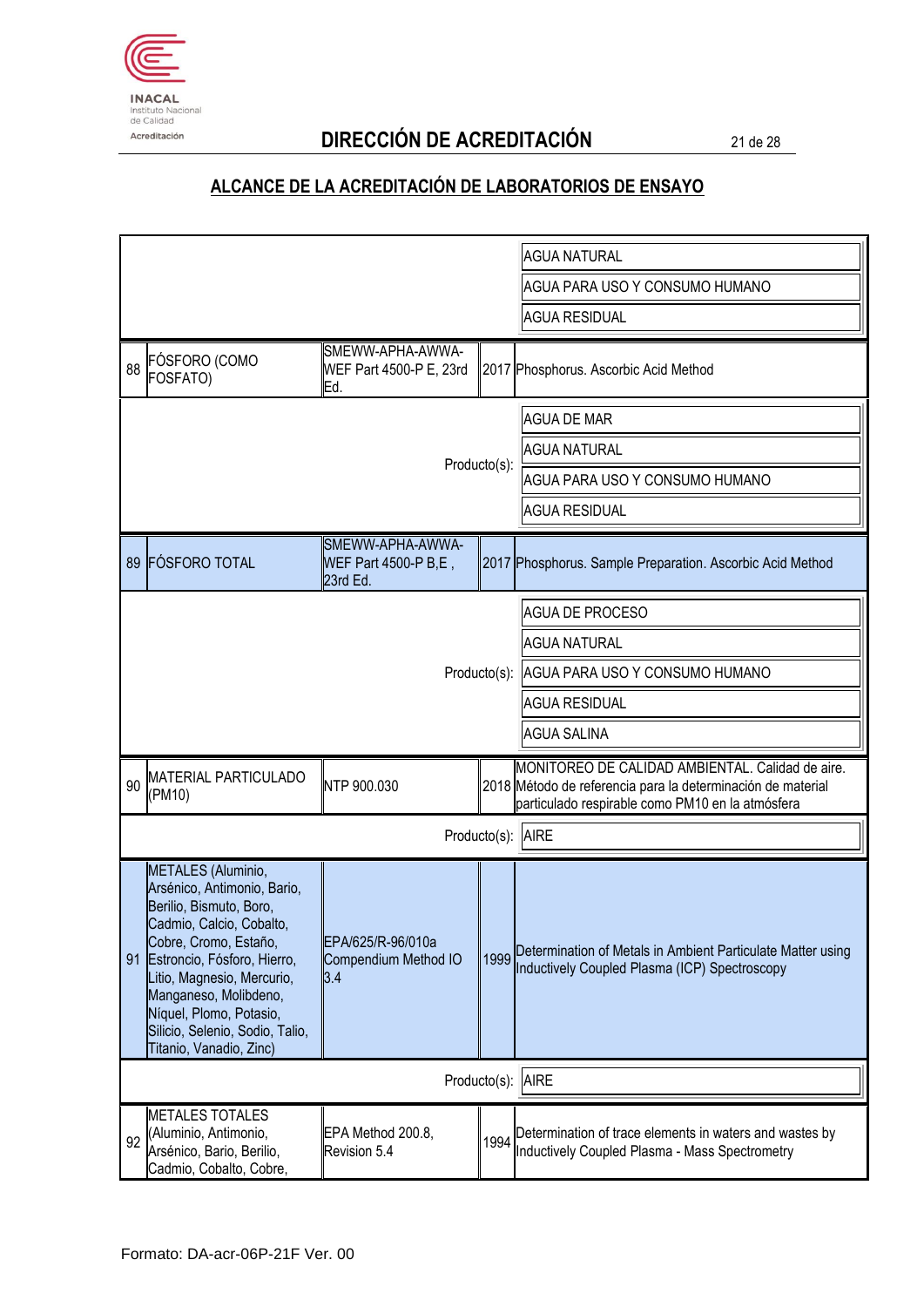

# Acreditación **DIRECCIÓN DE ACREDITACIÓN** 22 de 28

| Cromo, Manganeso, Mercurio,<br>Molibdeno, Níquel, Plata,<br>Plomo, Selenio, Talio,<br>Vanadio, Zinc)                                                                                                                                                                                                           |                                                           |                                             |                                                                                                                                      |
|----------------------------------------------------------------------------------------------------------------------------------------------------------------------------------------------------------------------------------------------------------------------------------------------------------------|-----------------------------------------------------------|---------------------------------------------|--------------------------------------------------------------------------------------------------------------------------------------|
|                                                                                                                                                                                                                                                                                                                | Producto(s):                                              | <b>SEDIMENTOS</b><br><b>SUELOS</b>          |                                                                                                                                      |
| <b>METALES TOTALES Y</b><br>DISUELTOS (Aluminio,<br>Antimonio, Arsénico, Bario,<br>Berilio, Cadmio, Cobalto,<br>93<br>Cobre, Cromo, Manganeso,<br>Mercurio, Molibdeno, Níquel,<br>Plata, Plomo, Selenio, Talio,<br>Torio, Uranio, Vanadio, Zinc)                                                               | EPA Method 200.8,<br>Revision 5.4                         |                                             | 1994 Determination of trace elements in waters and wastes by<br><b>Inductively Coupled Plasma - Mass Spectrometry</b>                |
|                                                                                                                                                                                                                                                                                                                |                                                           |                                             | <b>AGUA NATURAL</b>                                                                                                                  |
|                                                                                                                                                                                                                                                                                                                |                                                           | Producto(s): AGUA PARA USO Y CONSUMO HUMANO |                                                                                                                                      |
|                                                                                                                                                                                                                                                                                                                |                                                           | <b>AGUA RESIDUAL</b>                        |                                                                                                                                      |
| METALES TOTALES y<br>DISUELTOS (Plata, Aluminio,<br>Arsénico, Boro, Bario, Berilio,<br>Calcio, Cadmio, Cobalto,<br>Cromo, Cobre, Estaño,<br>94<br>Estroncio, Fósforo, Hierro,<br>Litio, Magnesio, Manganeso,<br>Molibdeno, Níquel, Plomo,<br>Potasio, Silice, Sodio, Azufre,<br>Talio, Titanio, Vanadio, Zinc) | EPA Method 200.7 Rev.<br>$\mathsf{4.4}$                   |                                             | Determination of Metals and Trace Elements in Water and<br>1994 Wastes by Inductively Coupled Plasma-Atomic Emission<br>Spectrometry |
|                                                                                                                                                                                                                                                                                                                |                                                           |                                             | <b>AGUA NATURAL</b>                                                                                                                  |
|                                                                                                                                                                                                                                                                                                                |                                                           | Producto(s):                                | AGUA PARA USO Y CONSUMO HUMANO                                                                                                       |
|                                                                                                                                                                                                                                                                                                                |                                                           |                                             | <b>AGUA RESIDUAL</b>                                                                                                                 |
| 95 MONOXIDO DE CARBONO                                                                                                                                                                                                                                                                                         | PP-202 Rev. 04 (Validado) 2019                            |                                             | Determinación de Monóxido de Carbono (CO) en la<br>Atmosfera.                                                                        |
|                                                                                                                                                                                                                                                                                                                | Producto(s):                                              | <b>AIRE</b>                                 |                                                                                                                                      |
| 96 NITRATOS                                                                                                                                                                                                                                                                                                    | SMEWW-APHA-AWWA-<br>WEF Part 4500-NO3 $^-$ D,<br>23rd Ed. |                                             | 2017 Nitrogen (Nitrate). Nitrate Electrode Method                                                                                    |
|                                                                                                                                                                                                                                                                                                                |                                                           | <b>AGUA DE PROCESOS</b>                     |                                                                                                                                      |
|                                                                                                                                                                                                                                                                                                                | Producto(s):                                              | <b>AGUA NATURAL</b>                         |                                                                                                                                      |
|                                                                                                                                                                                                                                                                                                                |                                                           | AGUA PARA USO Y CONSUMO HUMANO              |                                                                                                                                      |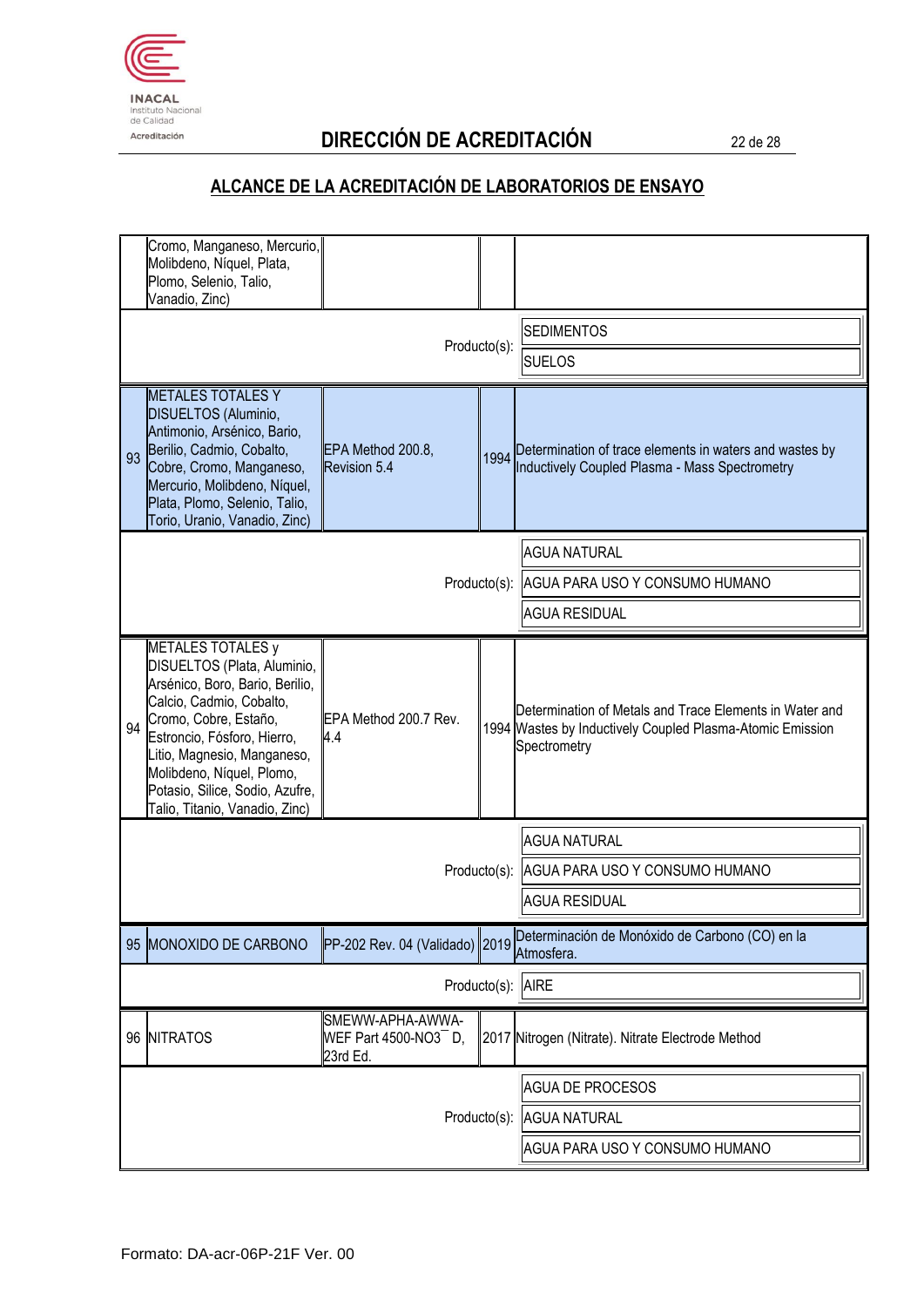

# Acreditación **DIRECCIÓN DE ACREDITACIÓN** 23 de 28

|                     |                        |                                                           |              | <b>AGUA RESIDUAL</b>                                                     |  |
|---------------------|------------------------|-----------------------------------------------------------|--------------|--------------------------------------------------------------------------|--|
|                     |                        |                                                           |              | <b>AGUA SALINA</b>                                                       |  |
|                     | 97 NITRITOS            | SMEWW-APHA-AWWA-<br>WEF Part 4500-NO2 $^-$ B,<br>23rd Ed. |              | 2017 Nitrogen (Nitrite). Colorimetric Method                             |  |
|                     |                        |                                                           |              | <b>AGUA DE PROCESO</b>                                                   |  |
|                     |                        |                                                           |              | <b>AGUA NATURAL</b>                                                      |  |
|                     |                        |                                                           | Producto(s): | AGUA PARA USO Y CONSUMO HUMANO                                           |  |
|                     |                        |                                                           |              | <b>AGUA RESIDUAL</b>                                                     |  |
|                     | 98 NITRÓGENO           | SMEWW-APHA-AWWA-<br>WEF Part 4500-Norg C,<br>23rd Ed.     |              | 2017 Nitrogen (Organic). Semi-Micro Kjeldahl Method                      |  |
|                     |                        |                                                           |              | <b>AGUA DE PROCESO</b>                                                   |  |
|                     |                        |                                                           |              | <b>AGUA NATURAL</b>                                                      |  |
|                     |                        |                                                           | Producto(s): | AGUA PARA USO Y CONSUMO HUMANO                                           |  |
|                     |                        |                                                           |              | <b>AGUA RESIDUAL</b>                                                     |  |
|                     | 99 NITRÓGENO AMONIACAL | SMEWW-APHA-AWWA-<br>WEF Part 4500-NH3 D,<br>23rd Ed       |              | 2017 Nitrogen (Ammonia). Ammonia-Selective Electrode Method              |  |
|                     |                        |                                                           |              | <b>AGUA DE PROCESOS</b>                                                  |  |
|                     |                        |                                                           |              | <b>AGUA NATURAL</b>                                                      |  |
|                     |                        |                                                           | Producto(s): | AGUA PARA USO Y CONSUMO HUMANO                                           |  |
|                     |                        |                                                           |              | <b>AGUA RESIDUAL</b>                                                     |  |
|                     |                        |                                                           |              | <b>AGUA SALINA</b>                                                       |  |
|                     | 100 OZONO              |                                                           |              | PP-201 Rev. 04 (Validado) 2019 Determinación de Ozono (O3) en Atmósfera. |  |
|                     | Producto(s): AIRE      |                                                           |              |                                                                          |  |
| $101$ <sub>pH</sub> |                        | SMEWW-APHA-AWWA-<br>Ed.                                   |              | WEF Part 4500-H+ B, 23rd 2017 pH Value. Electrometric Method             |  |
|                     | Producto(s):           |                                                           |              | <b>AGUA DE PROCESOS</b>                                                  |  |
|                     |                        |                                                           |              | <b>AGUA NATURAL</b>                                                      |  |
|                     |                        |                                                           |              | AGUA PARA USO Y CONSUMO HUMANO                                           |  |
|                     |                        |                                                           |              | <b>AGUA RESIDUAL</b>                                                     |  |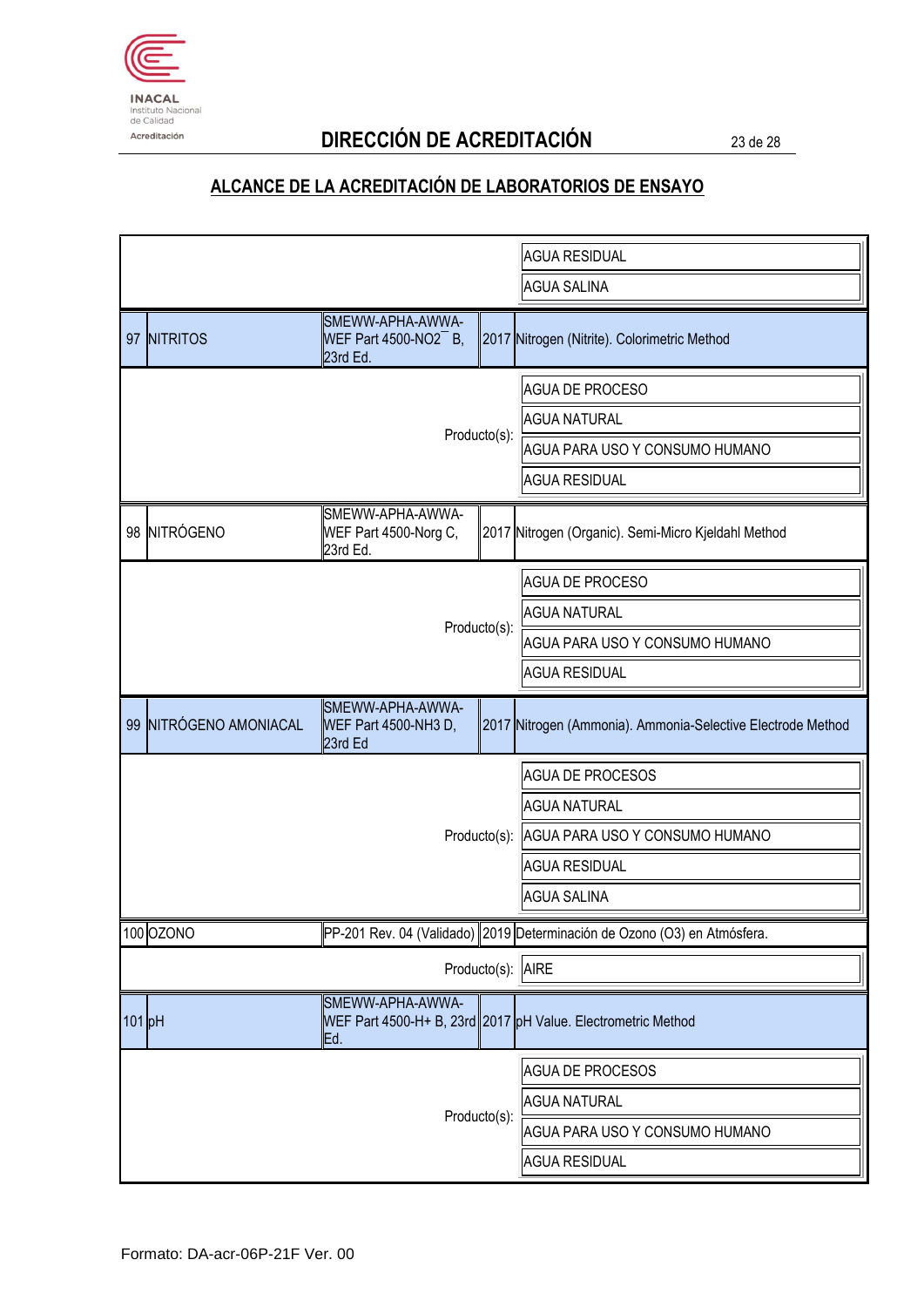

# Acreditación **DIRECCIÓN DE ACREDITACIÓN** 24 de 28

|                                            |                                                  |                           | <b>AGUA SALINA</b>                                     |
|--------------------------------------------|--------------------------------------------------|---------------------------|--------------------------------------------------------|
| 102 SALINIDAD                              | SMEWW-APHA-AWWA-<br>WEF Part 2520 B, 23rd Ed.    |                           | 2017 Salinity. Electrical Conductivity Method          |
|                                            |                                                  |                           | <b>AGUA DE MAR</b>                                     |
|                                            |                                                  |                           | <b>AGUA NATURAL</b>                                    |
|                                            |                                                  | Producto(s):              | AGUA PARA USO Y CONSUMO HUMANO                         |
|                                            |                                                  |                           | <b>AGUA RESIDUAL</b>                                   |
| 103 SÓLIDOS SEDIMENTABLES<br>(SS)          | SMEWW-APHA-AWWA-<br>WEF Part 2540 F, 23rd Ed.    |                           | 2017 Solids. Settleable Solids                         |
|                                            |                                                  | <b>AGUA DE PROCESO</b>    |                                                        |
|                                            |                                                  |                           | <b>AGUA NATURAL</b>                                    |
|                                            |                                                  | Producto(s):              | AGUA PARA USO Y CONSUMO HUMANO                         |
|                                            |                                                  |                           | <b>AGUA RESIDUAL</b>                                   |
| 104 SÓLIDOS TOTALES                        | SMEWW-APHA-AWWA-<br>WEF Part 2540 B, 23rd Ed.    |                           | 2017 Solids. Total Solids Dried at 103°C - 105°C       |
|                                            |                                                  |                           | <b>AGUA DE PROCESO</b>                                 |
|                                            |                                                  |                           | <b>AGUA NATURAL</b>                                    |
|                                            |                                                  | Producto(s):              | AGUA PARA USO Y CONSUMO HUMANO                         |
|                                            |                                                  |                           | <b>AGUA RESIDUAL</b>                                   |
| 105 SÓLIDOS TOTALES<br><b>DISUELTOS</b>    | SMEWW-APHA-AWWA-<br>WEF Part 2540 C, 23rd<br>Ed. |                           | 2017 Solids. Total Dissolved Solids Dried at 180°C     |
|                                            |                                                  |                           | <b>AGUA DE PROCESO</b>                                 |
|                                            |                                                  |                           | <b>AGUA NATURAL</b>                                    |
|                                            |                                                  | Producto(s):              | AGUA PARA USO Y CONSUMO HUMANO                         |
|                                            |                                                  |                           | <b>AGUA RESIDUAL</b>                                   |
| 106 SÓLIDOS TOTALES EN<br>SUSPENSIÓN (TSS) | SMEWW-APHA-AWWA-<br>WEF Part 2540 D, 23rd<br>Ed. |                           | 2017 Solids. Total Suspended Solids Dried at 103-105°C |
|                                            |                                                  |                           | <b>AGUA DE PROCESO</b>                                 |
|                                            |                                                  | Producto(s): AGUA NATURAL |                                                        |
|                                            |                                                  |                           | AGUA PARA USO Y CONSUMO HUMANO                         |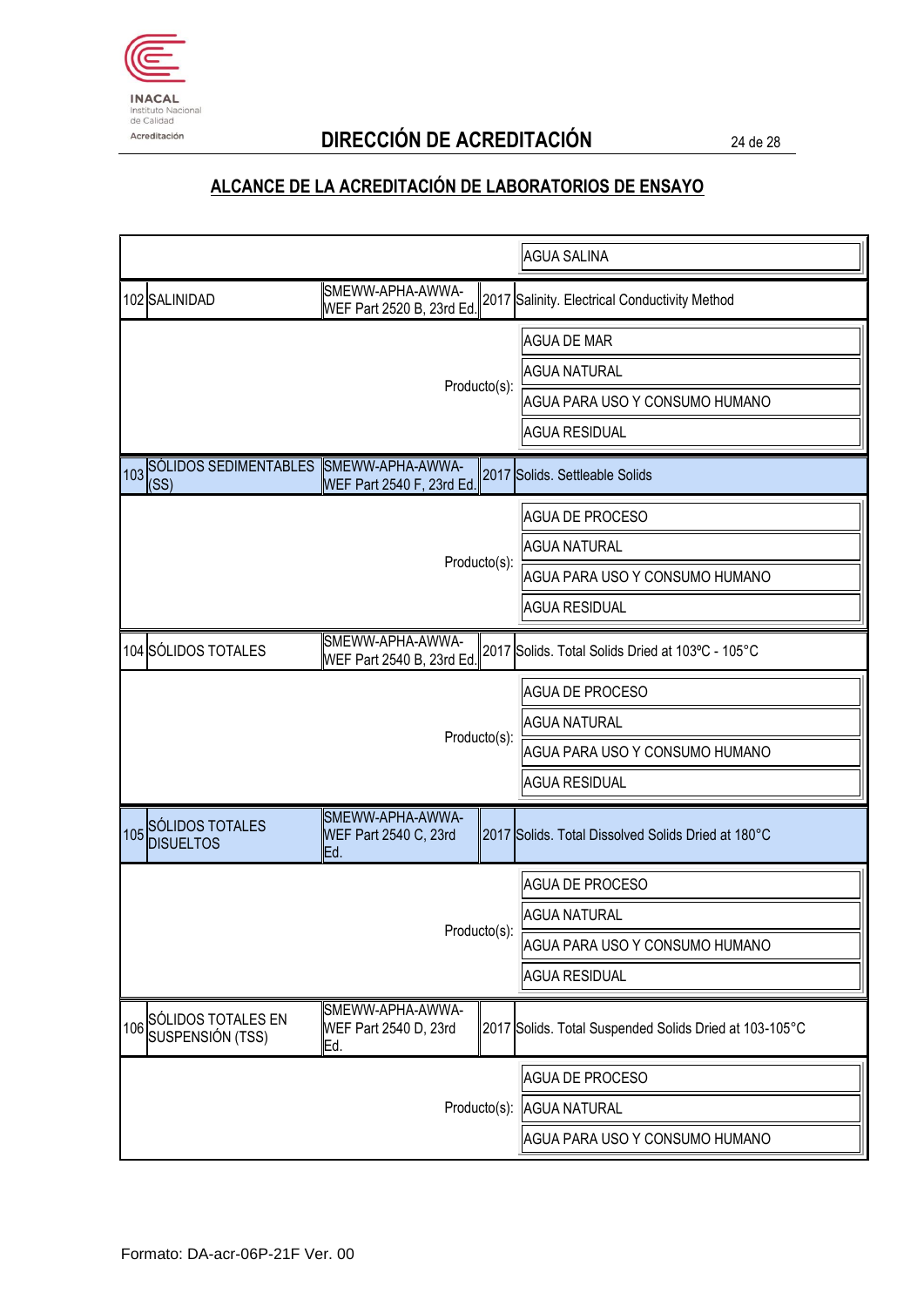

# Acreditación **DIRECCIÓN DE ACREDITACIÓN** 25 de 28

|                          |                                                                  |                                | <b>AGUA RESIDUAL</b>                                                                     |
|--------------------------|------------------------------------------------------------------|--------------------------------|------------------------------------------------------------------------------------------|
|                          |                                                                  | <b>AGUA SALINA</b>             |                                                                                          |
| 107 SULFATOS             | SMEWW-APHA-AWWA-<br>WEF Part 4500-SO42 $^-$ E,<br>23rd Ed.       |                                | 2017 Sulfate. Turbidimetric Method                                                       |
|                          |                                                                  |                                | <b>AGUA DE PROCESO</b>                                                                   |
|                          |                                                                  |                                | <b>AGUA NATURAL</b>                                                                      |
|                          | Producto(s):                                                     | AGUA PARA USO Y CONSUMO HUMANO |                                                                                          |
|                          |                                                                  |                                | <b>AGUA RESIDUAL</b>                                                                     |
| 108 SULFURO              | SMEWW-APHA-AWWA-<br>WEF Part 4500-S2 <sup>-</sup> G,<br>23rd Ed. |                                | 2017 Sulfide. Ion-Selective Electrode Method                                             |
|                          |                                                                  | <b>AGUA DE PROCESO</b>         |                                                                                          |
|                          |                                                                  | <b>AGUA NATURAL</b>            |                                                                                          |
|                          |                                                                  |                                | Producto(s): AGUA PARA USO Y CONSUMO HUMANO                                              |
|                          |                                                                  |                                | <b>AGUA RESIDUAL</b>                                                                     |
|                          |                                                                  |                                | <b>AGUA SALINA</b>                                                                       |
| 109 SULFURO DE HIDRÓGENO | SMEWW-APHA-AWWA-<br>WEF Part 4500-S2, G, H, 2017<br>23rd Ed      |                                | Sulfide. Ion-Selective Electrode Method. Calculation of Un-<br>ionized Hydrogen Sulfide  |
|                          |                                                                  |                                | <b>AGUA DE MAR</b>                                                                       |
|                          |                                                                  |                                | <b>AGUA NATURAL</b>                                                                      |
|                          |                                                                  | Producto(s):                   | AGUA PARA USO Y CONSUMO HUMANO                                                           |
|                          |                                                                  |                                | <b>AGUA RESIDUAL</b>                                                                     |
| 110 SULFURO DE HIDROGENO |                                                                  |                                | PP-203 Rev. 04 (Validado) 2019 Determinación de Sulfuro de Hidrogeno (H2S) en Atmósfera. |
| Producto(s): AIRE        |                                                                  |                                |                                                                                          |
| 111 TURBIDEZ             | SMEWW-APHA-AWWA-<br>WEF Part 2130 B, 23rd Ed.                    |                                | 2017 Turbidity. Nephelometric Method                                                     |
|                          |                                                                  | <b>AGUA DE PROCESO</b>         |                                                                                          |
| Producto(s):             |                                                                  |                                | <b>AGUA NATURAL</b>                                                                      |
|                          |                                                                  |                                | AGUA PARA USO Y CONSUMO HUMANO                                                           |
|                          |                                                                  |                                | <b>AGUA RESIDUAL</b>                                                                     |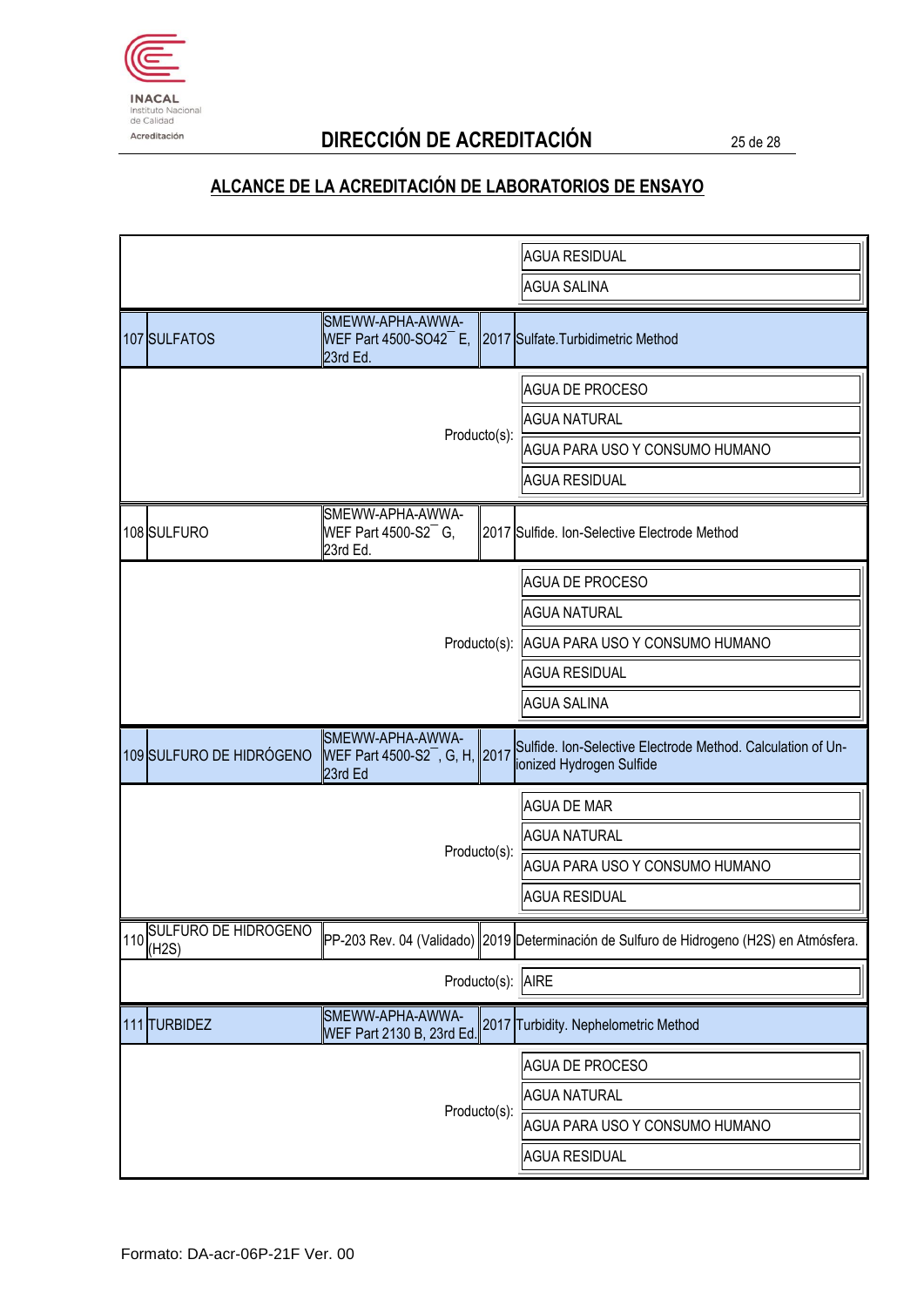

# Acreditación **DIRECCIÓN DE ACREDITACIÓN** 26 de 28

| : MICROBIOLOGÍA<br>Laboratorio<br>: MICROBIOLÓGICAS (Incluye MUESTREO)<br>Campo de Prueba |                                                                            |                          |                                                                                                                                   |  |  |  |
|-------------------------------------------------------------------------------------------|----------------------------------------------------------------------------|--------------------------|-----------------------------------------------------------------------------------------------------------------------------------|--|--|--|
| N°<br><b>Tipo Ensayo</b>                                                                  | Norma Referencia                                                           | Año                      | <b>Titulo</b>                                                                                                                     |  |  |  |
| 112 BACTERIAS<br><b>HETEROTRÓFICAS</b>                                                    | SMEWW-APHA-AWWA-<br>WEF 9215 B,<br>35°C/48h, Agar plate count.<br>23rd Ed. |                          | 2017 Heterotrophic Plate Count. Pour Plate Method.                                                                                |  |  |  |
|                                                                                           |                                                                            |                          | AGUA PARA USO Y CONSUMO HUMANO                                                                                                    |  |  |  |
|                                                                                           |                                                                            | Producto(s):             | AGUA SUBTERRÁNEA                                                                                                                  |  |  |  |
| <b>COLIFAGOS SOMÁTICOS</b><br>113<br>(Virus)                                              | SMEWW-APHA- AWWA-<br>WEF 9224 B. 23rd Edition                              |                          | 2017 Detection of Coliphages. Somatic Coliphage Assay.                                                                            |  |  |  |
|                                                                                           |                                                                            |                          | Producto(s): AGUA PARA USO Y CONSUMO HUMANO                                                                                       |  |  |  |
| <b>COLIFORMES</b><br>114 TERMOTOLERANTES<br>(FECALES)                                     | SMEWW-APHA-AWWA-<br>WEF .9221 B.2,3, E.1,<br>23rd Ed.                      | 2017                     | Multiple-Tube Fermentation Technique for Members of the<br>Coliform Group. Thermotolerant (Fecal) Coliform Procedure.             |  |  |  |
|                                                                                           |                                                                            |                          | AGUA DE CIRCULACIÓN O ENFRIAMIENTO                                                                                                |  |  |  |
|                                                                                           |                                                                            |                          | <b>AGUA DE LAGUNA / LAGO</b>                                                                                                      |  |  |  |
|                                                                                           |                                                                            |                          | <b>AGUA DE MANANTIAL</b>                                                                                                          |  |  |  |
|                                                                                           |                                                                            | Producto(s):             | <b>AGUA DE MAR</b>                                                                                                                |  |  |  |
|                                                                                           |                                                                            |                          | <b>AGUA DE RIO</b>                                                                                                                |  |  |  |
|                                                                                           |                                                                            |                          | <b>AGUA RESIDUAL</b>                                                                                                              |  |  |  |
| 115 COLIFORMES TOTALES                                                                    | SMEWW-APHA-AWWA-<br>WEF. 9221 B. 2,3,4,5a<br>(1,3,4), 5b, 23rd Ed.         |                          | Multiple-Tube Fermentation Technique for Members of the<br>2017 Coliform Group. Standard Total Coliform Fermentation<br>Technique |  |  |  |
|                                                                                           |                                                                            |                          | AGUA DE CIRCULACIÓN O ENFRIAMIENTO                                                                                                |  |  |  |
|                                                                                           |                                                                            |                          | <b>AGUA DE LAGUNA / LAGO</b>                                                                                                      |  |  |  |
|                                                                                           | Producto(s):                                                               | <b>AGUA DE MANANTIAL</b> |                                                                                                                                   |  |  |  |
|                                                                                           |                                                                            | <b>AGUA DE MAR</b>       |                                                                                                                                   |  |  |  |
|                                                                                           |                                                                            | <b>AGUA DE RIO</b>       |                                                                                                                                   |  |  |  |
|                                                                                           |                                                                            |                          | <b>AGUA RESIDUAL</b>                                                                                                              |  |  |  |
| 116 DETECCIÓN DE<br><b>SALMONELLA</b>                                                     | SMEWW-APHA-AWWA-<br>WEF Part 9260 B, 23rd Ed.                              |                          | 2017 Detection of Pathogenic Bacteria. Salmonella                                                                                 |  |  |  |
|                                                                                           |                                                                            | Producto(s):             | AGUA DE CIRCULACIÓN O ENFRIAMIENTO                                                                                                |  |  |  |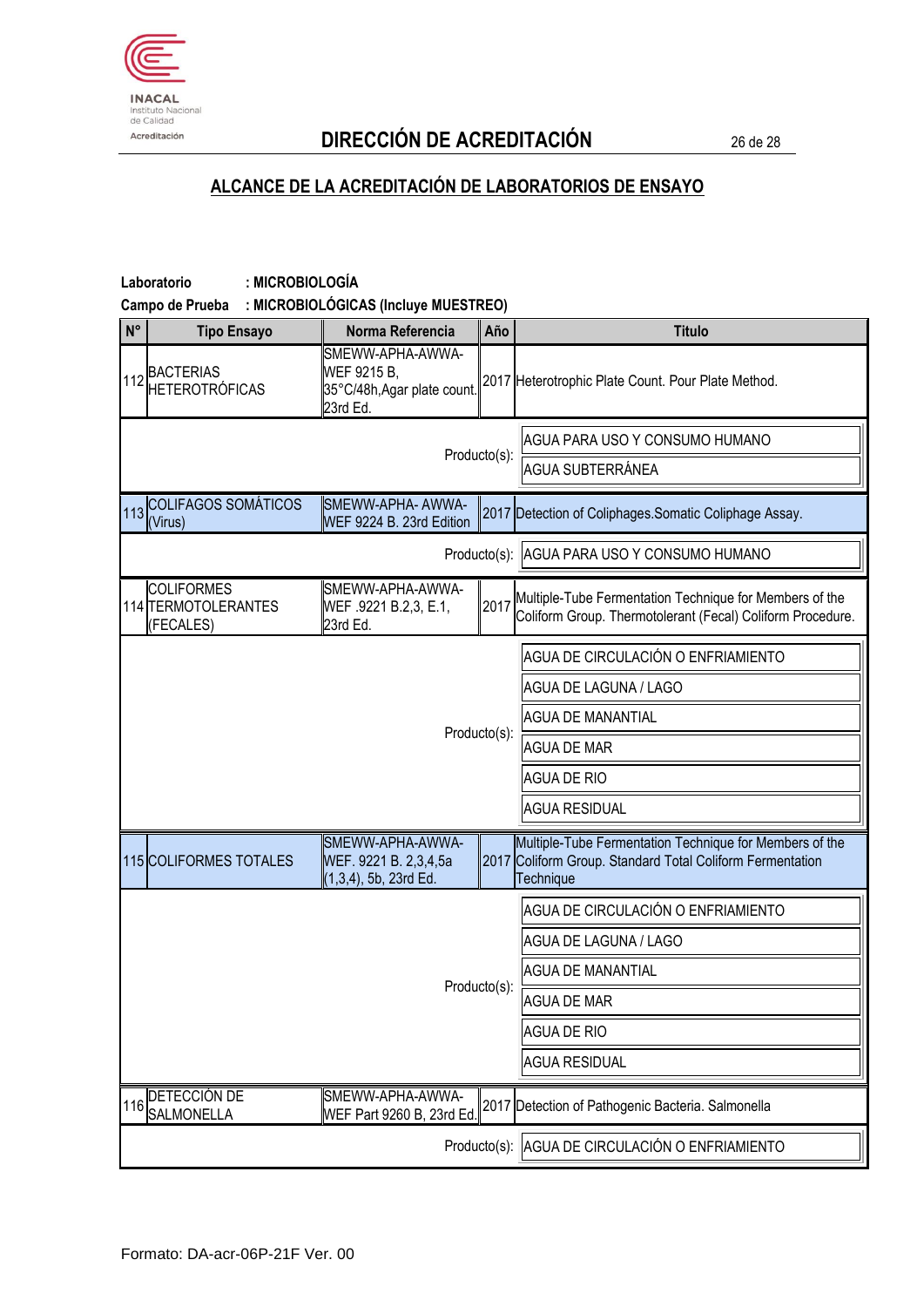

# Acreditación **DIRECCIÓN DE ACREDITACIÓN** 27 de 28

|                                                        |                                                         |                          | <b>AGUA DE MANANTIAL</b>                                                                                                                                            |
|--------------------------------------------------------|---------------------------------------------------------|--------------------------|---------------------------------------------------------------------------------------------------------------------------------------------------------------------|
|                                                        |                                                         |                          | <b>AGUA DE RIO</b>                                                                                                                                                  |
|                                                        |                                                         | <b>AGUA RESIDUAL</b>     |                                                                                                                                                                     |
| 117 DETECCIÓN DE<br><b>SALMONELLA</b>                  | UNE-EN-ISO 19250:2013.<br>8.1, 8.2.2, 8.3, 8.4, 8.5, 9. |                          | 2013 Detección de Salmonella spp.                                                                                                                                   |
|                                                        |                                                         |                          | <b>AGUA NATURAL</b>                                                                                                                                                 |
|                                                        |                                                         | Producto(s):             | AGUA PARA USO Y CONSUMO HUMANO                                                                                                                                      |
| 118 DETECCIÓN DE VIBRIO                                | SMEWW-APHA-AWWA-<br>WEF Part 9260 H, 23rd<br>Ed.        |                          | 2017 Detection of Pathogenic Bacteria. Vibrio                                                                                                                       |
|                                                        |                                                         |                          | AGUA DE CIRCULACIÓN O ENFRIAMIENTO                                                                                                                                  |
|                                                        |                                                         | Producto(s):             | AGUA DE MANANTIAL                                                                                                                                                   |
|                                                        |                                                         |                          | <b>AGUA DE RIO</b>                                                                                                                                                  |
|                                                        |                                                         |                          | <b>AGUA RESIDUAL</b>                                                                                                                                                |
| 119 ESCHERICHIA COLI                                   | SMEWW-APHA-AWWA-<br>lEd.                                |                          | Multiple-Tube Fermentation Technique for Members of the<br>WEF.9221 B.2,3, F.1, 23rd 2017 Coliform Group. Escherichia coli Procedure Using Fluorogenic<br>Substrate |
|                                                        |                                                         |                          | AGUA DE CIRCULACIÓN O ENFRIAMIENTO                                                                                                                                  |
|                                                        |                                                         | AGUA DE LAGUNA / LAGO    |                                                                                                                                                                     |
|                                                        |                                                         | <b>AGUA DE MANANTIAL</b> |                                                                                                                                                                     |
|                                                        |                                                         | Producto(s):             | <b>AGUA DE MAR</b>                                                                                                                                                  |
|                                                        |                                                         |                          | <b>AGUA DE RIO</b>                                                                                                                                                  |
|                                                        |                                                         |                          | <b>AGUA RESIDUAL</b>                                                                                                                                                |
| 120 RECUENTO DE<br>COLIFORMES TOTALES                  | Hach Method 10029. Rev.<br>11 (2018)                    |                          | 2018 Coliform total and E. coli                                                                                                                                     |
|                                                        |                                                         |                          | <b>AGUA NATURAL</b>                                                                                                                                                 |
| Producto(s):                                           |                                                         |                          | AGUA PARA USO Y CONSUMO HUMANO                                                                                                                                      |
| <b>RECUENTO DE</b><br>121<br><b>COLIFORMES TOTALES</b> | <b>UNE-EN ISO 9308-</b><br>1:2014/A1                    |                          | Calidad del agua. Detección y recuento de Escherichia coli y<br>2017 de bacterias coliformes. Parte 1: Método de filtración en<br>membrana.                         |
| Producto(s):                                           |                                                         |                          | <b>AGUA POTABLE</b>                                                                                                                                                 |
| 122 RECUENTO DE E. COLI                                | UNE-EN ISO 9308-<br>1:2014/A1                           |                          | Calidad del agua. Detección y recuento de Escherichia coli y<br>2017 de bacterias coliformes. Parte 1: Método de filtración en<br>membrana.                         |